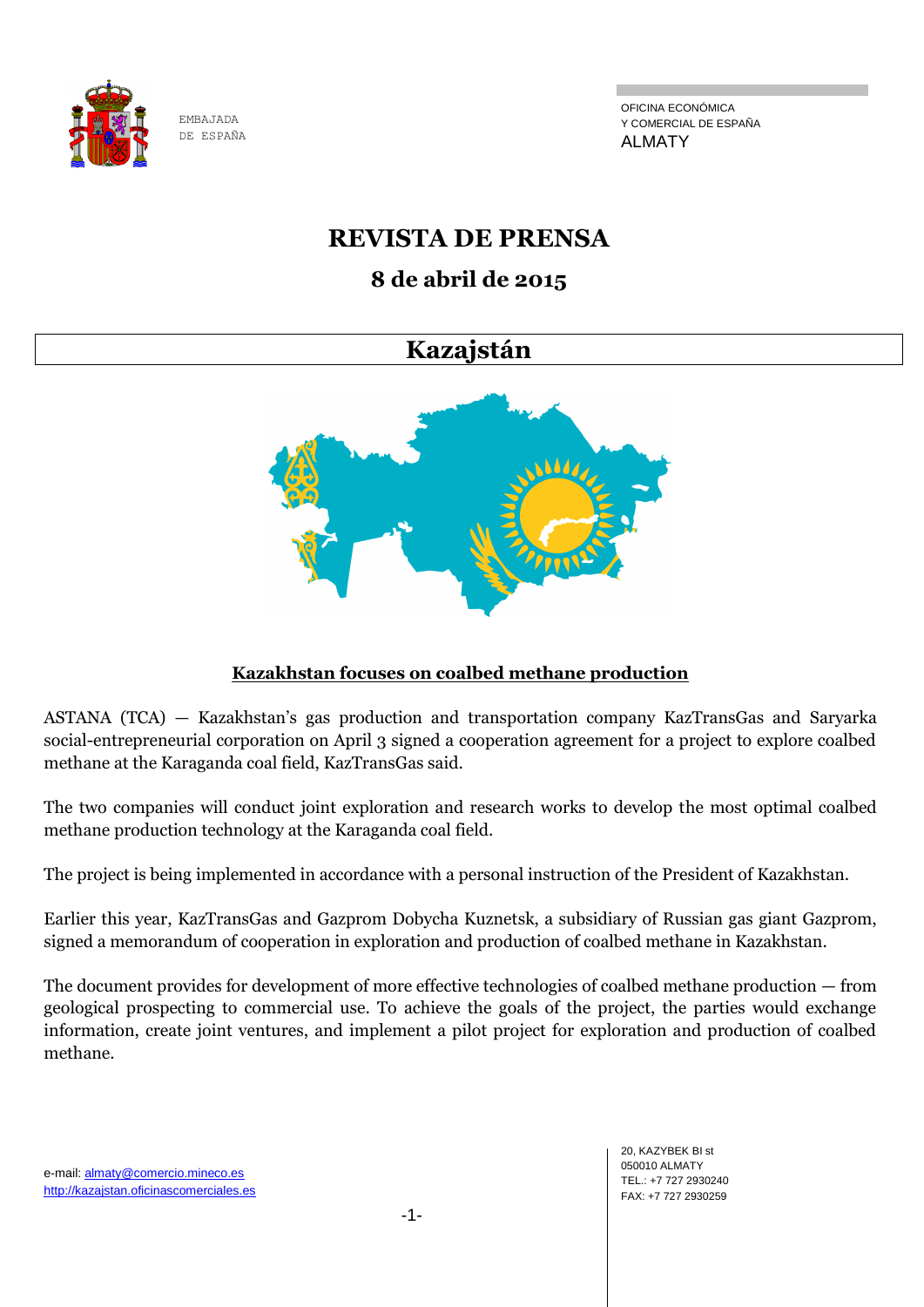

OFICINA ECONÓMICA Y COMERCIAL DE ESPAÑA ALMATY

―Coalbed methane is an innovation direction in hydrocarbon production, and a non-traditional energy source whose forecasted reserves allow considering it as an alternative component of Kazakhstan's fuel and energy base. The study of this issue is important and in future it may become an alternative option for gasification of central and northern regions of Kazakhstan," the Kazakh company said in a press release.

Coalbed methane (CBM or coal-bed methane) is a form of natural gas extracted from coal beds. In recent decades it has become an important source of energy in the United States, Canada, Australia, and other countries.

Fuente: Timesca

### **Kazakhstan Railways USD 23 billion assets sale in 2014**

Kazakhstan Railways (KTZ), the largest subsidiary of Sovereign Wealth Fund «Samruk-Kazyna», has tendered 35 subsidiaries and affiliated organizations, as part of the second wave of the privatization programme carried out by the fund.

Since the beginning of the assets sale in 2014, KTZ has sold 14 subsidiaries and affiliated organizations, for more than USD 23 billion (KZT 265 million).

On the 1st of April, KTZ signed a KZT 1.78 bn contract for the sale of 100% shares of JSC "Center of transport service" (CTS). The company provides legal services to individuals and rail access routes, including the provision of access roads for the passage of rolling stock, shunting, loading unloading, and other technological operations of the transportation process.

Mandatory provisions of a contract are the maintenance of the business profile and the state throughout the year, also the conclusion of a collective agreement with employees of KTZ.

Fuente:Zakon.kz

### **TCO Plans to Press Ahead with Expansion at Tengiz Despite Low Oil Prices**

ASTANA – The twofold drop in oil prices on the world market didn't change the investment strategy of Tengizchevroil. The company, a joint venture between Chevron (50 %), ExxonMobil (25%), KazMunayGas (20%) and LUKOil (5%), is developing another major expansion at its Tengiz field in the Atyrau region which, when completed, will increase oil production from the current 24 million tonnes to 36 million tonnes per year.

The third-generation plant, part of the so-called Future Growth Project, will be among the mosttechnologically advanced in the world. Despite financial difficulties faced by oil companies due to lower oil prices, Tengizchevroil made the decision to continue to progress in critical areas, including infrastructure,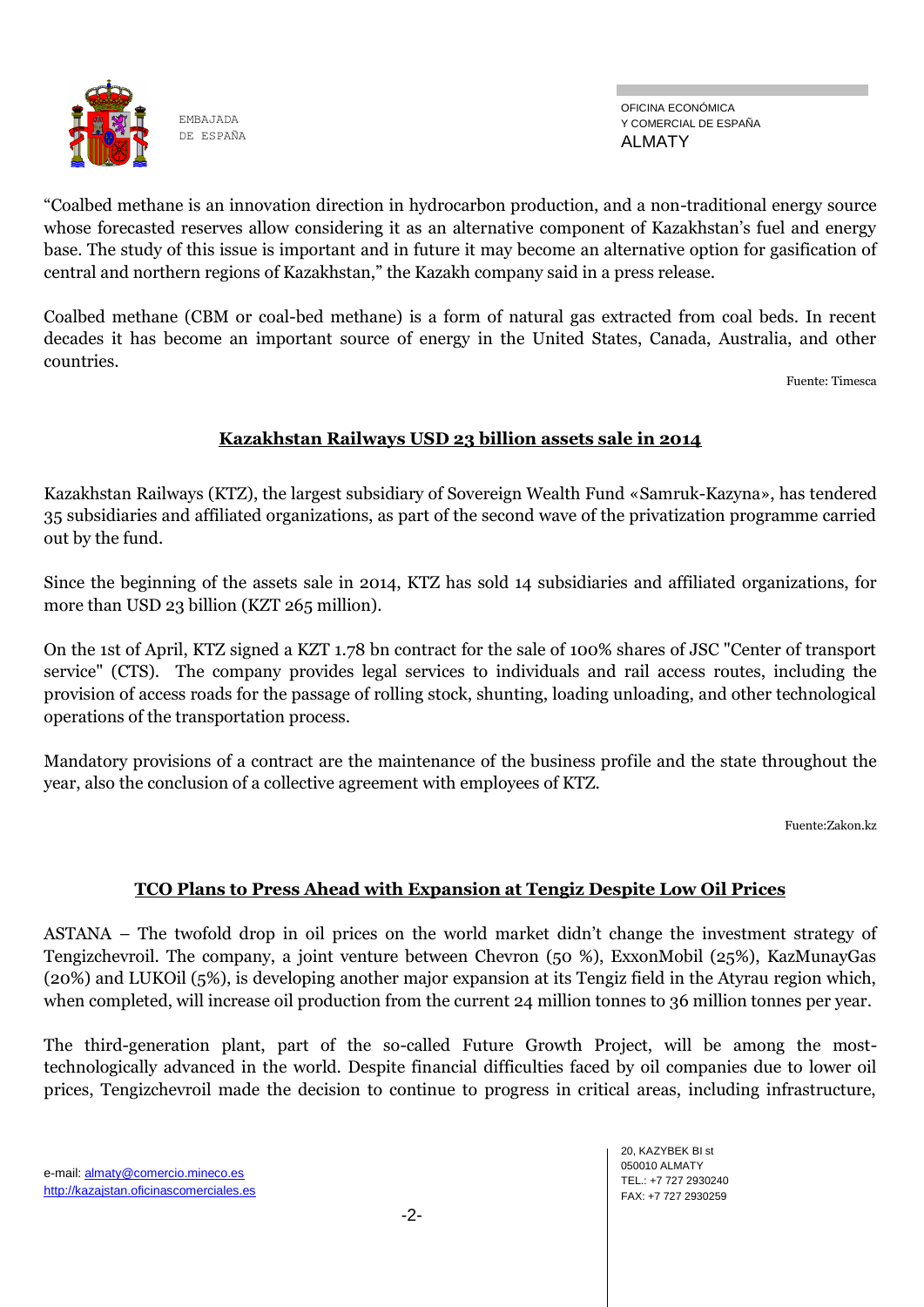

camps and site preparation activities already underway at Tengiz, said its supply chain manager Jerry Jaсobson.

Tengizchevroil has already concluded 30 contracts for construction work and supply of the necessary equipment to the amount of \$1 billion. Sixty-six percent of this amount is local Kazakh content, he added.

Preliminary design has been completed, but detailed design work will be made in Atyrau, Almaty, Aktau, the U.K. and the U.S. Project infrastructure works are in process and construction is expected to be finished in 2019, as quoted by the ceeconstruction.com website.

―To date, early and preliminary work on construction sites is being conducted at the deposit; that is the construction of the new camp and building infrastructure for future facilities for the project," said Murat Munbayev, Tengizchevroil head of strategic planning.

First Vice-Minister of Energy Uzakbai Karabalin spoke about the threefold increase of resource base in the stateat the March 12 Kazakhstan geology, oil and gas forum. The forecast is based on the results of a full-scale study of 15 sedimentary basins in the country. The review, pursued in recent years, showed that deep-lying resources of the Caspian Sea trench are estimated to contain67 billion tonnes of coal equivalent and 27 billion tonnes of oil equivalent, according to the EnergoNews website.

Fuente:The Astana Times

### **Almaty on route to financial hub role in Central Asia: its own legislation to provide security for investments**

Talks about Almaty becoming the financial hub of Central Asia have resurfaced last summer, when Kairat Kelimbetov, Governer of Kazakhstan's central bank, talked about the city's potential on the international financial arena.

Kelimbetov talked about revisiting the Concept of Developing Almaty as a Financial Center. Earlier, kazakhstan's Minister of Finanance Bakhyt Sultanov said that a conceptual document on development of a separate legislation for Almaty was being considered.

―Almaty has already become a financial center. In some terms, the city has been recognized and rated as one. But, for Almaty to be more attractive for businesses, first of all the city needs a specific legislation and secondly, there has to be a mechanism for comprehensive protection of investments and investors in place. That is why we are considering introduction of an international commercial court and a separate legislation altogether convenient for investors. This can be achieved fairly soon," Sultanov told the journalists.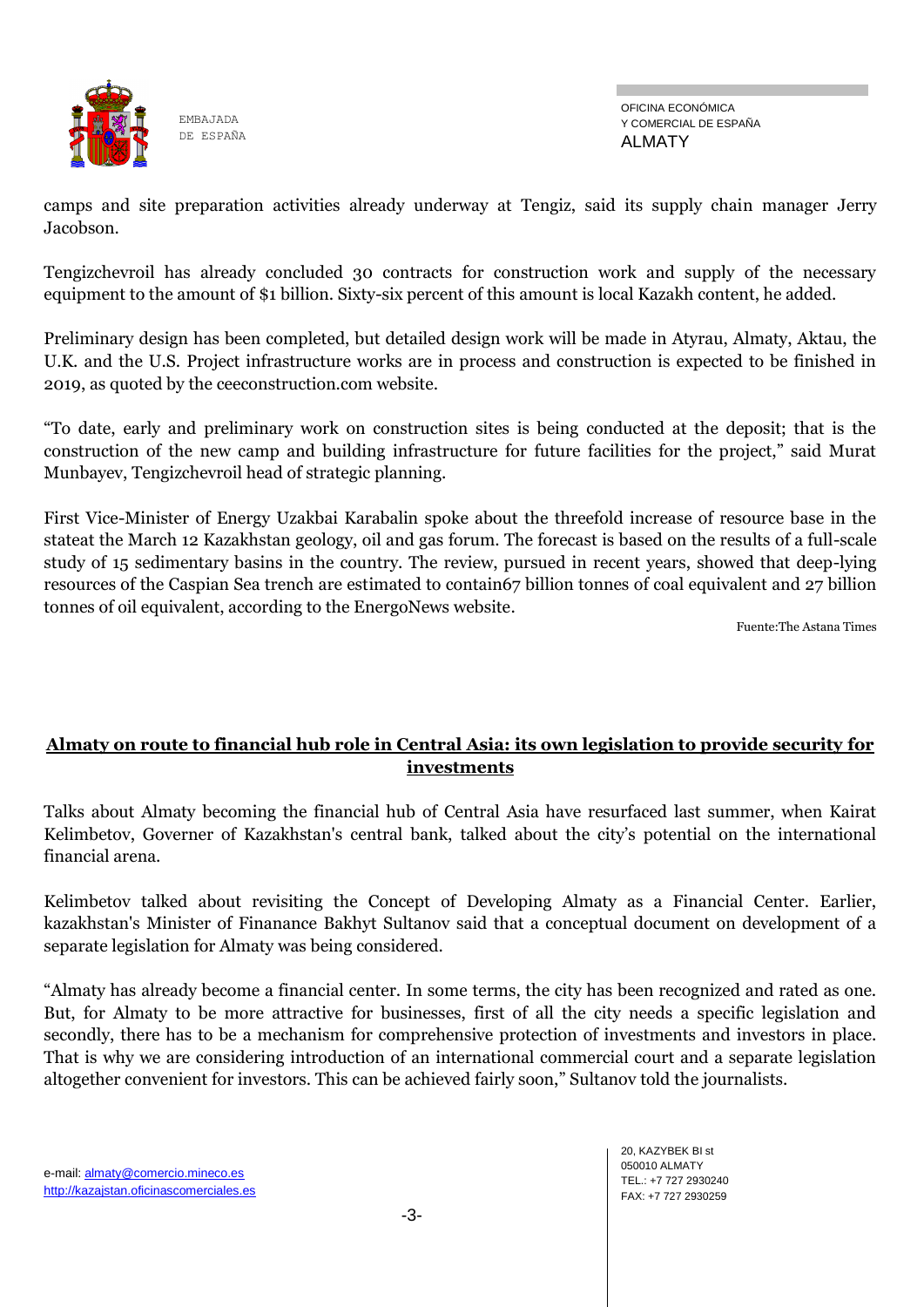

OFICINA ECONÓMICA Y COMERCIAL DE ESPAÑA ALMATY

In response to the question on whether Almaty as a regional financial hub would be getting its own legislation, the Minister confirmed that institutions responsible for this matter were considering the possibility.

―Yes, this possibility is being considered. For instance, the usage of the British legislation on the territory of Almaty as the regional financial hub. The concept is at consideration stage yet," Bakhyt Sultanov stressed.

On March 11, 2015 President Nursultan Nazarbayev talked about the importance of creating a special status for Almaty during the Nur Otan party congress. "The process of establishing Almaty as a financial center has stalled. It needs new dynamics. It requires undamental changes. We need to vest Almaty with a special status and give it its own legislation for business like in Dubai and other countries. It is a necessity," Nazarbayev stressed.

Going back to Kelimbetov, the concept for Almaty's development into a financial hub by 2020 envisions strategic restructuring of the city's infrastructure, business environment, financial infrastructure and creation of new education centers.

Fuente:TengrizNews

### **Kazakhstan targets at import substitution of basic food products**

ASTANA (TCA) — Import substitution for the provision of basic food products is a priority issue for Kazakhstan, President Nursultan Nazarbayev said at a meeting with Kazakh Agriculture Minister Asylzhan Mamytbekov yesterday.

―It is necessary to start domestic production of food products that are currently imported, such as poultry meat, sausages, and apples. In general, we need to increase the processing and added value of agricultural produce," the presidential press service quoted Nazarbayev as saying.

The agriculture minister said that in 2014 Kazakhstan saw a decrease in imports by 6 percent compared to 2013, and by 10 percent from the Eurasian Economic Union countries (Russia and Belarus). Kazakhstan annually imports agricultural produce and food products worth \$4 billion, including around \$1 billion worth of products that can not be produced in Kazakhstan.

President Nazarbayev earlier called on Kazakhstan citizens to buy domestic products.

―My proposal to organize in all shops and supermarkets sections with products ‗Made in Kazakhstan' is not just words and another slogan — it is a patriotic act for all the Kazakhstanis," Novosti-Kazakhstan quoted Nazarbayev as saying at the congress of the ruling Nur Otan party last month. "If we want to have all products of our own, we should consume domestic goods. I am 100 percent sure that our products are ecologically pure... Besides, it will help our business."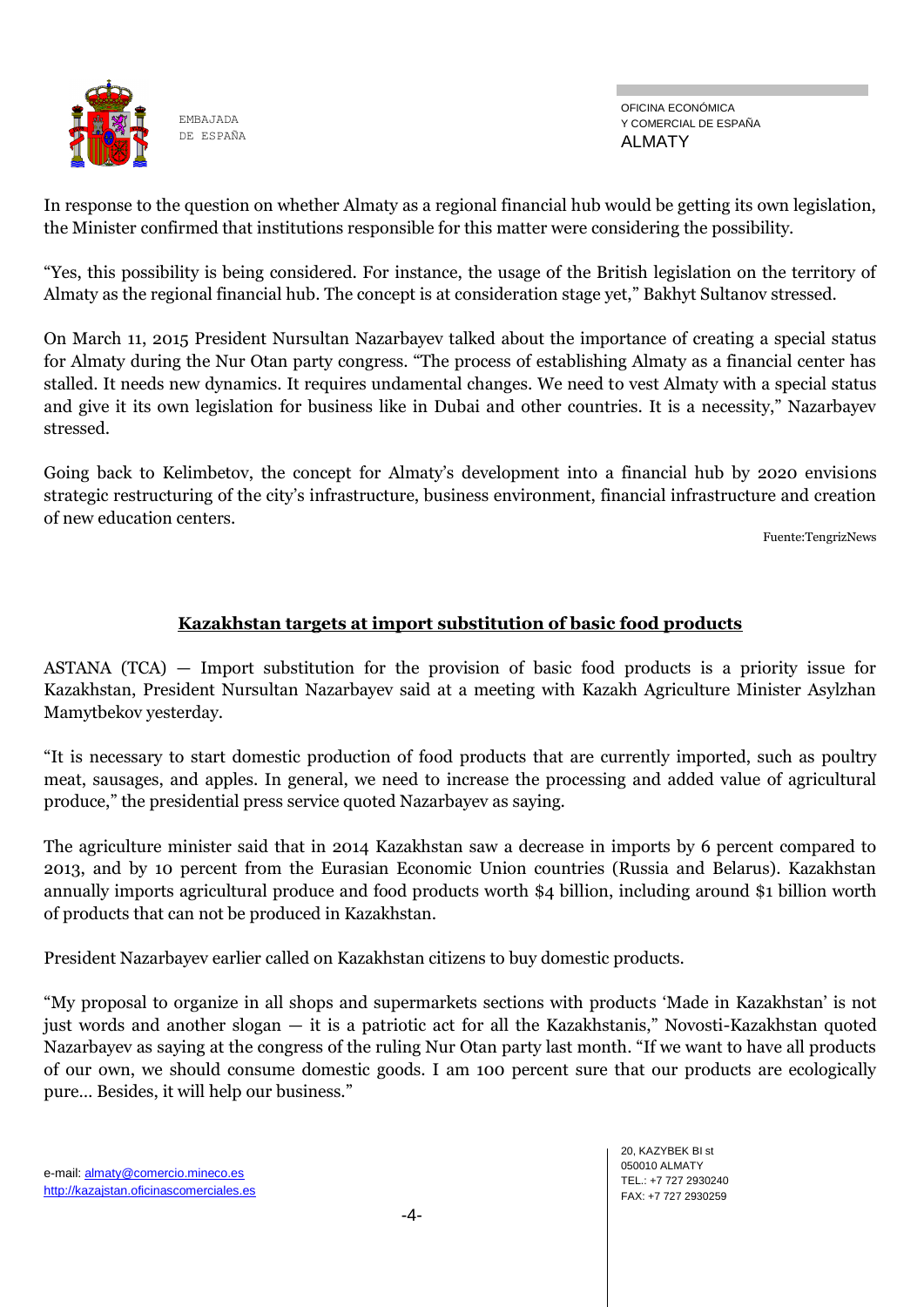![](_page_4_Picture_0.jpeg)

Nazarbayev first called on Kazakhstanis to support domestic producers by launching a nationwide campaign "Made in Kazakhstan" in February.

As part of the campaign, sections with products of domestic manufacturers should be marked with special colored labels with the inscription "Made in Kazakhstan", to highlight Kazakhstan's products among other goods and make them more attractive to buyers.

Fuente: Timesca

### **Kazakhstan metallurgical companies look to new sales markets**

ASTANA (TCA) — Iran is a very promising potential sales market for products of Kazakhstan's mining and metallurgical industry, Novosti-Kazakhstan reported citing Nikolai Radostovets, executive director of the Kazakhstan Association of Mining and Metallurgical Enterprises.

Radostovets told a media briefing yesterday that the Association hopes that Iran will become a more open country after lifting the sanctions. "We are very positive about the developments with regard to the sanctions against Iran. It is not just a large consumer but a consumer located close to us," he said.

According to Radostovets, since the beginning of this year the Kazakh government has taken unprecedented steps to support the mining and metallurgical sector, in particular by granting discounts for cargo shipment by rail transport. "I think that we would see a new, revised geography of our exports as early as in the second half of this year," he said.

Radostovets earlier said that metallurgical companies of Kazakhstan have to look to new sales markets for their products in East Asian and Arab countries.

―It is a very hard time for us now. Prices for almost all of our products have significantly lowered. Exports to Russia and China are on the decline. We are currently working on redirecting our products to East Asia and Japan. It is a very difficult task. We have started working more with East Asia, and are now considering Arab countries and Iran," Radostovets said at the 5th congress of Kazakhstan's mining and metallurgical industry last November.

―China is importing less. In Russia, sanctions have forced [local] companies to revise their plans. They are redirecting to the domestic market, and we now face a tougher competition. They [Russian producers] have started to sell at lower prices and we are becoming uncompetitive," Radostovets said.

He also said that Kazakhstan's metallurgical companies suggested amendments to the Tax Code to encourage metal processing inside Kazakhstan.

Fuente: Timesca

e-mail: almaty@comercio.mineco.es http://kazajstan.oficinascomerciales.es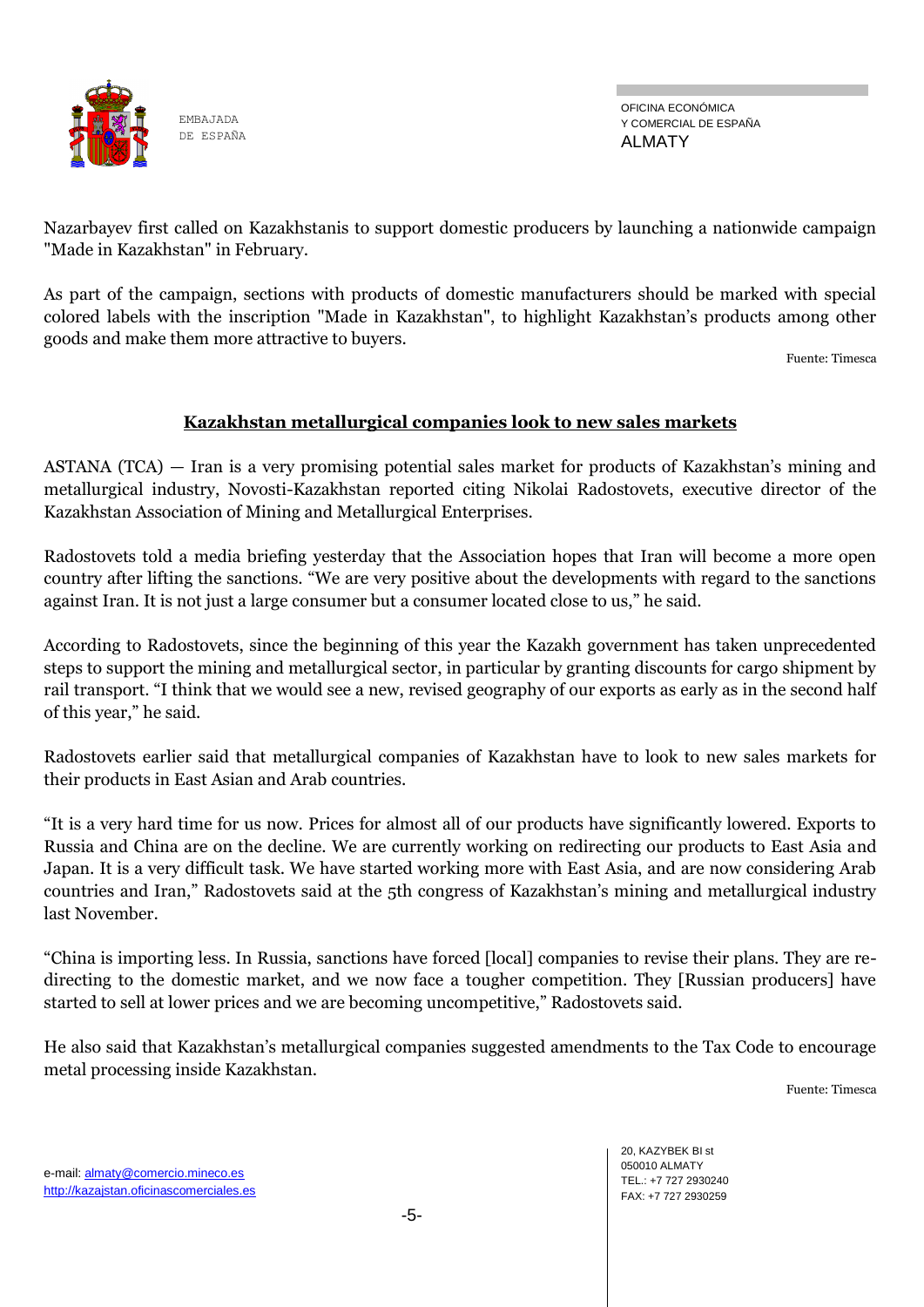![](_page_5_Picture_0.jpeg)

### **Agreement on constructing a nuclear power plant in Kazakhstan to be signed before the end of June 2015**

―The sides are thrashing out the details. The major agreement should be very detailedly considered so that the sides would have fewer issues when drafting the actual contracts and running the construction works (...) on Russia's side the agreement has already been coordinated by respective agencies, whereas in Kazakhstan the process has taken longer than expected due to rearrangement of the country's ministries and new requirements in place. We hope all the issues will be resolved in the nearest time (…) the agreement is likely to be signed in the H1 2015", Mr. Ryabov told on the sidelines of an industrial exhibition held in Astana, the country's capital city. According to him, Russia was ready to start construction of a nuclear power plant in Kazakhstan as early as in 2014.

―The major point is for Kazakhstan to decide on the type and power of the plant. The Russian side has had a variety of suggestions, including a facility in Aktau. The latter has both associated gas and proximity to the Caspian Sea. Kazakhstan has suggested another place and Russia is ready to start the construction works there. Construction is of interest to us not only in terms of financial benefits; we believe it important to further the bilateral cooperation. We are interested in nuclear fuel, in uranium extracted in Kazakhstan. We are interested in the technology to be involved. There is a mutual interest", he said, adding that some delays in signing the agreement is not an obstacle. "There are even some benefits. The more detailed in the agreement, the easier it will be to sign contracts and run the actual construction works".

According to him, the value of the project hasn't been defined yet.

Back in September 2014 Kazakhstan's Government endorsed an agreement on cooperation to construct a nuclear power plant in Kazakhstan. On the Kazakh side, the agreement was signed by the then Energy Minister Vladimir Shkolnik; Sergei Kirienko, Head of RosAtom, was the plenipotentiary on the Russian side.

Early 2014 the country's President Nursultan Nazarbayev commissioned the Government to decide before the end of the Q1 2014 on the location, sources of investments and timing of constructing a nuclear power plant in Kazakhstan.

In his Address to the Nation at the start of 2014, President Nursultan Nazarbayev elaborated why Kazakhstan needs to construct a nuclear power plant.

He emphasized that the future lies with nuclear power. "To use natural gas is a waste of resources. Instead, the gas could be used to produce high value added products. Kazakhstan is a global supplier of uranium (…) we do have all the capabilities [to develop the nuclear power industry]. Nuclear power is a clean energy we should take advantage of", Nazarbayev said at the time.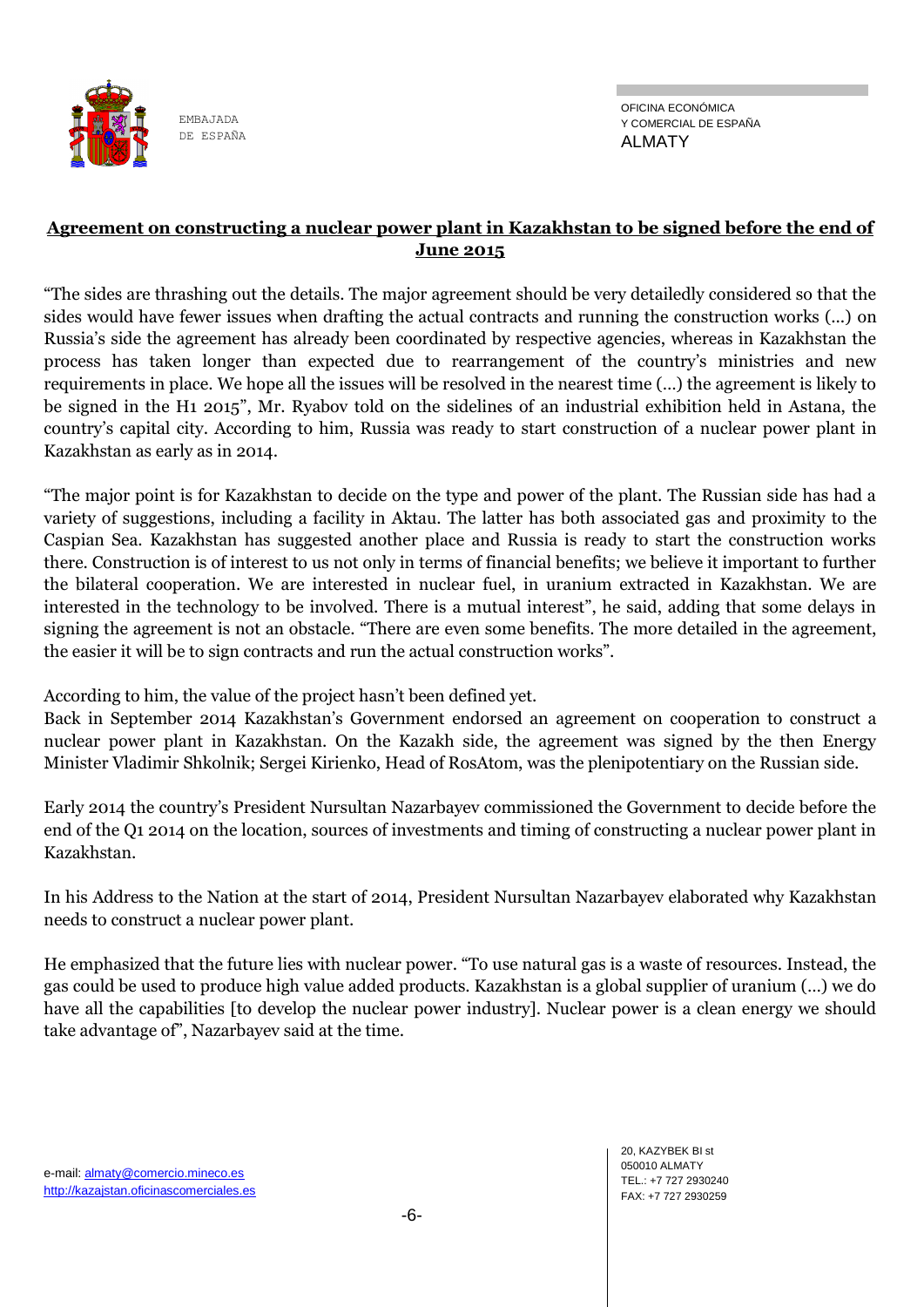![](_page_6_Picture_0.jpeg)

OFICINA ECONÓMICA Y COMERCIAL DE ESPAÑA ALMATY

―There may be more than one nuclear power plants (…) Their construction is not going to be cheap. Despite potential hazards, more than half of power generated in West Europe comes from nuclear power plants; Japan is not halting its nuclear power industry, either".

In 2014 Kazakhstan produced 22 829 tons of uranium, up from 22 500 tons in 2013. KazAtomProm (including its shares in adjacent entities) was responsible for 13 156 tons of the amount.

Fuente: TengrizNews

### **Kazakhstan works new plans to boost mortgage market**

After fears emerged in February that that the tenge will suffer devaluation in view of worsening economic factors and Russia' s financial slump, Kazakhstan's government is taking aggressive steps to stabilize the country's financial situation.

Kazakhstan has developed new measures to stimulate growth in its mortgage market after turbulence hit the sector. The mortgage market is now set to recover under the government's influence, reported Ranking.kz – analytic service .

The government plans to allocate 130 billion tenge (185.65 tenge  $=$  \$ 1) to the refinancing of residential mortgage loans disbursed during the period 2004-2009.

This is 15 percent of the total mortgage portfolio of banks (the entire mortgage loan portfolio of banks in January amounted to 916.5 billion tenge).

Back in December some Kazakhstan-based banks suspended their mortgage programs denominated in the tenge, the country's national currency. Experts assigned the problem to shortages of tenge. Later Kairat Kelimbetov, the Central Bank Governor, announced that banks would resume their lending operations shortly. A number of banks have stopped issuing mortgages in tenge, fearing the devaluation of the national currency in February will hit their bottom margin.

The average annual growth rate of the mortgage market in the corridor was 5 - 10 percent in the last five years said Ranking.kz. It said for comparison, the market of consumer would add an annual average of 25 percent. Astana has seen a steady increase of mortgage loan applications as part of its demographic boom. For five years, the population in the Kazakh capital has increased by 155.7 thousand people, up to 853 thousand people.

Earlier Kazakhstan's Central Bank said it will provide the country's banks with money to bolster mortgage programs. However, it noted that the measure did not include writing off debts as the only intent is to improve market conditions and make mortgages more available.

-7-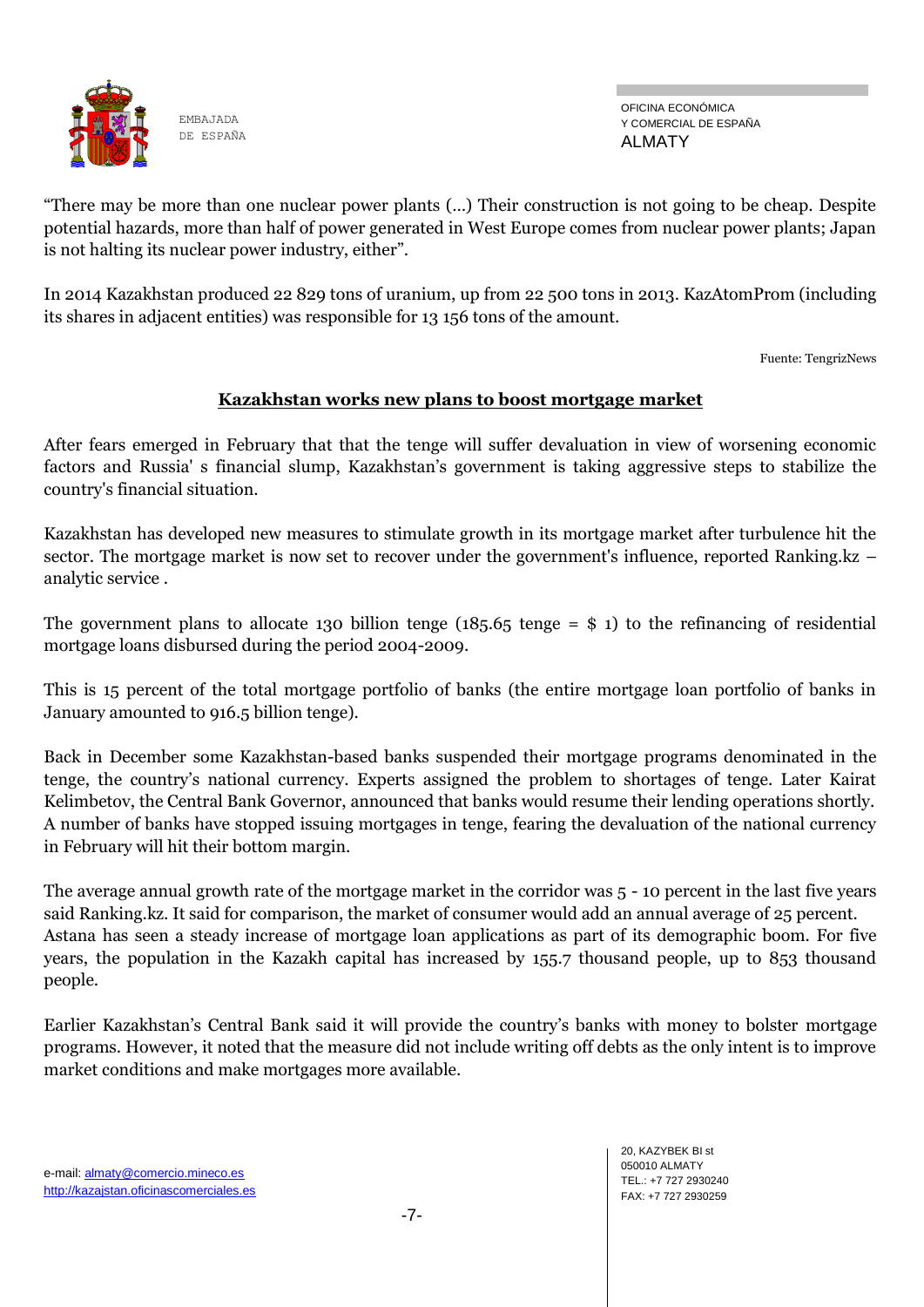![](_page_7_Picture_0.jpeg)

OFICINA ECONÓMICA Y COMERCIAL DE ESPAÑA ALMATY

Of the top banks in the country, the People's Bank has accelerated its mortgage market growth. Following the publication of 2014 financial reports, the bank increased the volume of its mortgage loans by 30 percent to 139 billion tenge.

Another factor in the growth of the mortgage market is the refinancing of loans, according to Ranking.kz. It said the main goal of refinancing is to reduce the debt burden of the ultimate borrowers by reducing interest rates and / or increasing the loan period.

Refinancing loans increases the loyalty of existing customers and contributes to the emergence of new customers.

Three major banks will offer refinancing opportunities, while eight second-tier banks with 16 proposals compose the total market of refinancing.

The maximum loan amount depends on the value of the collateral (50-80 per cent) and the solvency of the borrower. PNB Kazakhstan offers the lowest maximum amount of refinancing - up to 7.5 million tenge, while VTB offers the highest - up to 120 million tenge.

The People's Bank offers refinancing with minimal (up to 36 months) and a maximum term (up to 360 months). The popular term is 20 years.

The lowest effective rate on the market as from the People's Bank is 12.3 percent, the highest is- in PNB Kazakhstan - 30.6 percent.

Fuente: AzerNews

## **Kazakh National Fund to allocate KZT 20 billion for domestic car manufacturers**

A sum of KZT 35 billion will be allocated from the National Fund of the Republic of Kazakhstan this year to support domestic machine builders as part of the anti-crisis plan, including KZT 20 billion for car manufacturers, KZT 10 billion for helicopter manufacturers and KZT 5 billion for passenger car manufacturers. It's expected to reduce the number of imported machines and maintain domestic production volumes.

Fuente:KazInform

### **Kapchagay solar power plant in Kazakhstan increases its electricity generation**

During the first quarter of 2015, 630 kilowatt hours of electricity generated at the Kapchagay plant was sold to consumers. The volume of commercial electricity generation at the plant stood at 442,000 kilowatt hours in 2014.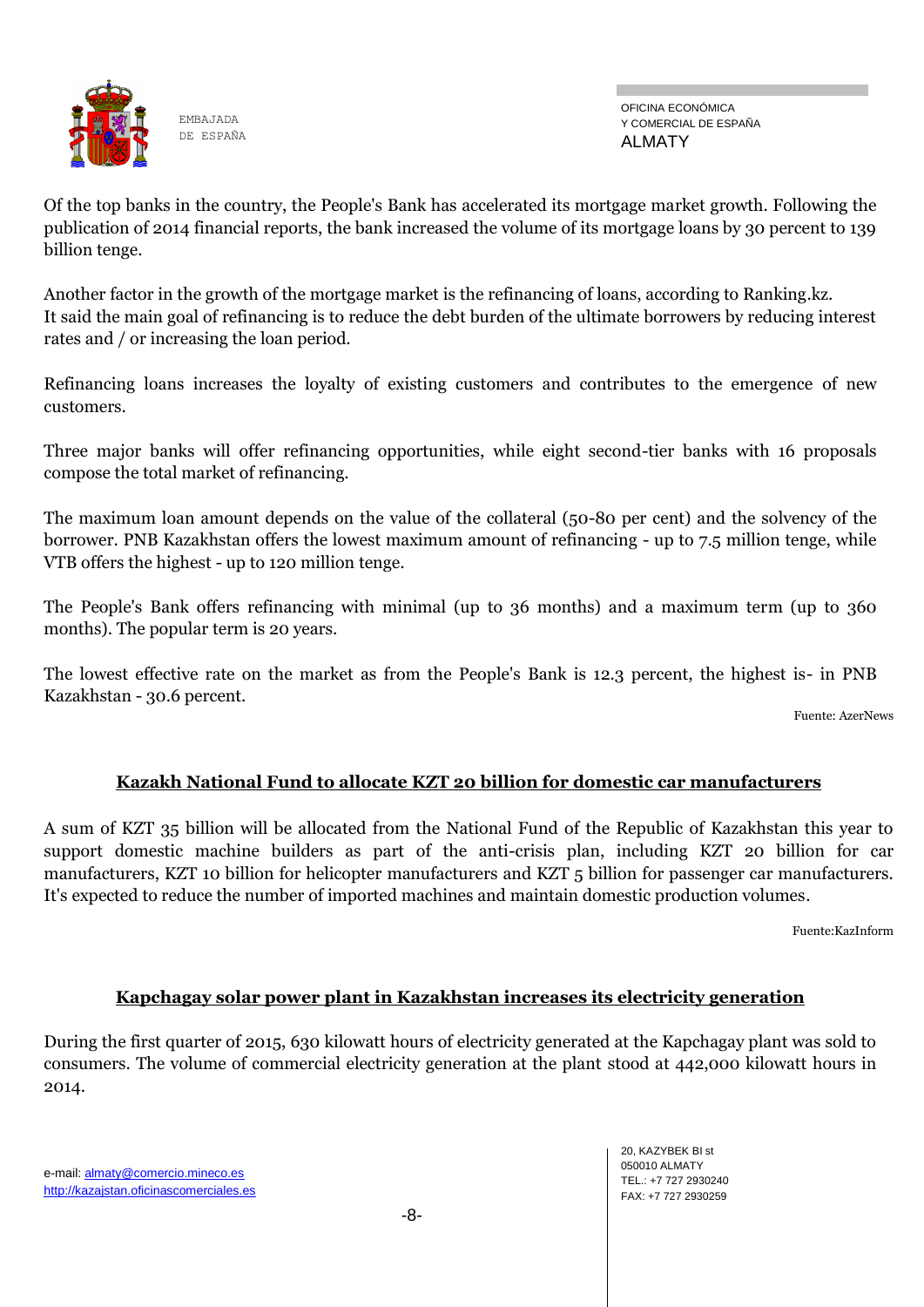![](_page_8_Picture_0.jpeg)

OFICINA ECONÓMICA Y COMERCIAL DE ESPAÑA ALMATY

The Kapchagay solar plant started selling electricity to the settlement and financial center for supporting renewable energy sources from October 9, 2014. Under the law of Kazakhstan, the center carries out the centralized sale and purchase of electricity produced by the facilities by using renewable energy sources, Trend reports.

Samruk-Energo company said that the state provides guarantees for the producers of "clean" electricity in Kazakhstan for connection to the network, long-term agreements on purchasing all of the produced electricity, as well as a guarantee for the purchase of the electricity produced at the fixed price.

Alongside rich hydrocarbon reserves, 60% of Kazakhstan's territory has the potential to use solar, wind and water energy.

Fuente: Vestnik Kavkaza

### **Kazzinc copper plant among 30 breakthrough projects of Kazakhstan - President Nazarbayev**

 UST-KAMENOGORSK. KAZINFORM - During his trip to East Kazakhstan region the Head of State familiarized himself with the copper plant of LLP "Kazzinc".

This project was implemented as part of a larger project of the Industrialization Map of Kazakhstan called "New metallurgy" and entered the 30 breakthrough projects of Kazakhstan. The project's implementation was conducted in the full glare of the President. That is why the plant was the first object visited by Nursultan Nazarbayev in the framework of his current trip to the region.

The Head of State called the project a breakthrough in the industrial history of our country. The technology and the scale of investment of "New metallurgy" project made it second to none in modern Kazakhstan, Nursultan Nazarbayev said.

Head of State was demonstrated technological processes. As a sign of gratitude a furnace operator Nurlan Idrishev presented the President a symbolic sampler.

The meeting of Nursultan Nazarbayev and the team of "Kazzinc" later continued in an open area near the precious metals production plant.

Fuente:KazInform

### **"Kazakhmys" to spend KZT 55 bln to upgrade production in 2015**

The Company continues an ambitious program of technical re-equipment of mining production and renovation of the existing facilities, as well as the implementation of corporate major projects.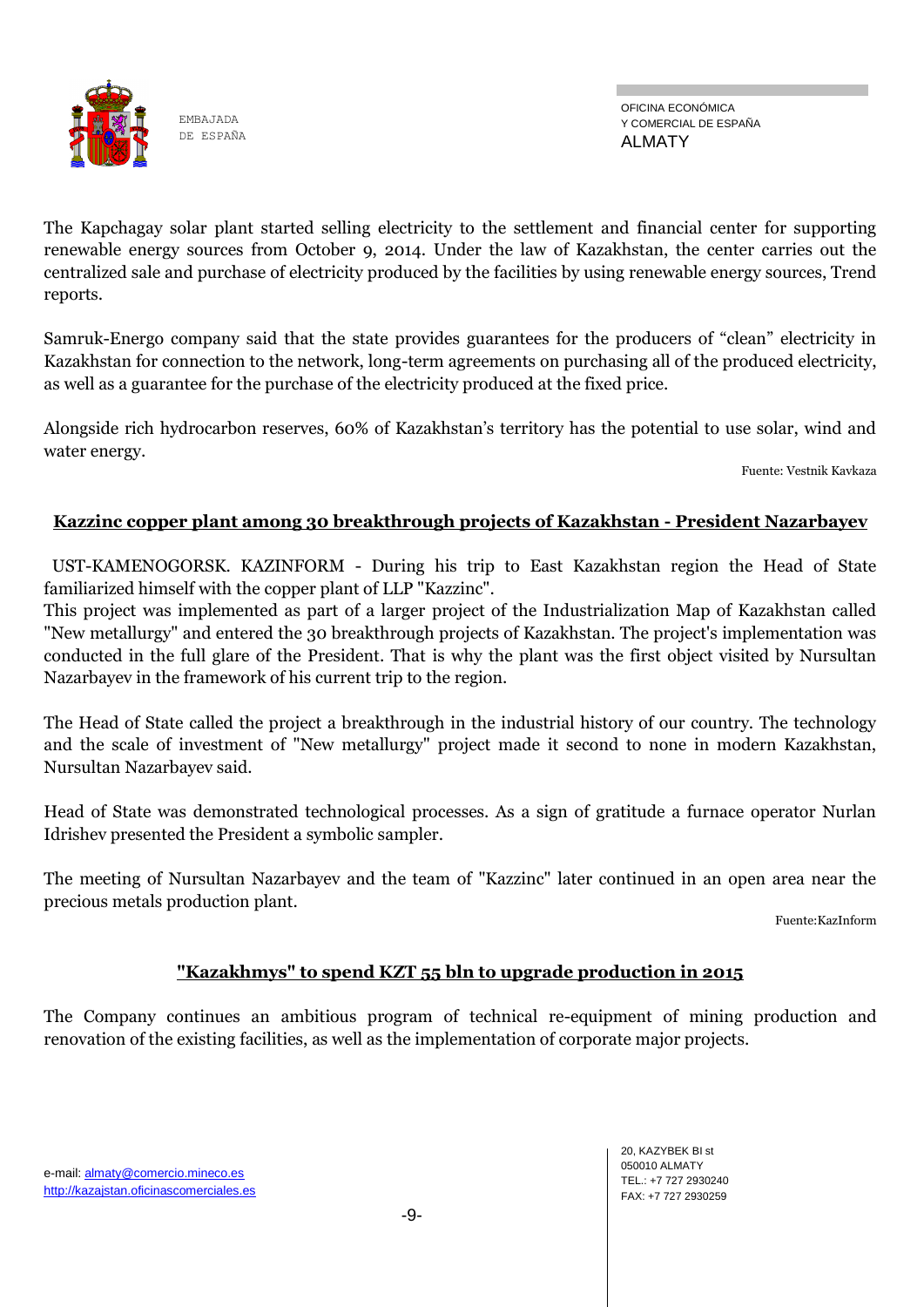![](_page_9_Picture_0.jpeg)

OFICINA ECONÓMICA Y COMERCIAL DE ESPAÑA ALMATY

"Kazakhmys" will invest KZT 55 billion tenge in modernization of production in 2015, Kazpravda.kz informs with reference to the press service of the company.

"In 2014, most of the investment was spent on maintaining and updating the existing equipment and the overall repair at the existing mines. Last year the company launched major projects in Karaganda region," the press service informed.

Besides, the research institutes were involved in development of technological regulations for concentrating plants to improve the quality indicators of ore processing. Under the project "Western Nurkazgan", construction of crushing and conveying complex, reconstruction of "Balkhash" and "Karagaily" concentrators are completed. Production at Zhezkazgan copper plant was resumed.

In 2015, the corporation plans to allocate KZT 55 billion for development of the ore base and reconstruction of production, the maintenance of the current production, the energy sector, major repairs of buildings and equipment of Balkhash copper plant.

Fuente:Kazakhstan Pravda

### **Kazakhstan started exporting coal to Japan**

The coal mining companies are looking for new sales markets.

Kazakhstan started exporting coal to Japan, chairman of the NCE Mining and Metallurgy Committee Nikolay Radostovets told a briefing in the Central Communications Service, Kazpravda.kz correspondent reports.

"We have repeatedly discussed the issue with Russia, and already January 1, 2015 Kazakhstan exporters received internal railway tariffs on the Russian ports. This has significantly reduced the cost of our products. We said that it was difficult to sell our coal, but on the other hand with decreased tariffs it became possible to carry coal to Japan, "- Nikolai Radostovets said.

―With the situation changing all the time, the companies are looking to more sales markets. A promising direction is Iran, which will hopefully be more open, when the sanctions are lifted. We hope to move to the Arab Emirates and other states.

But we must admit that all the new markets require that someone is gone from them. The world is divided, and there is a tough competition in it," - Radostovets said.

Therefore geography of our export may change already in the second half of the year, he added.

Fuente: Kazakhstan Pravda

### **Time to take a closer look at Central Asia**

e-mail: almaty@comercio.mineco.es http://kazajstan.oficinascomerciales.es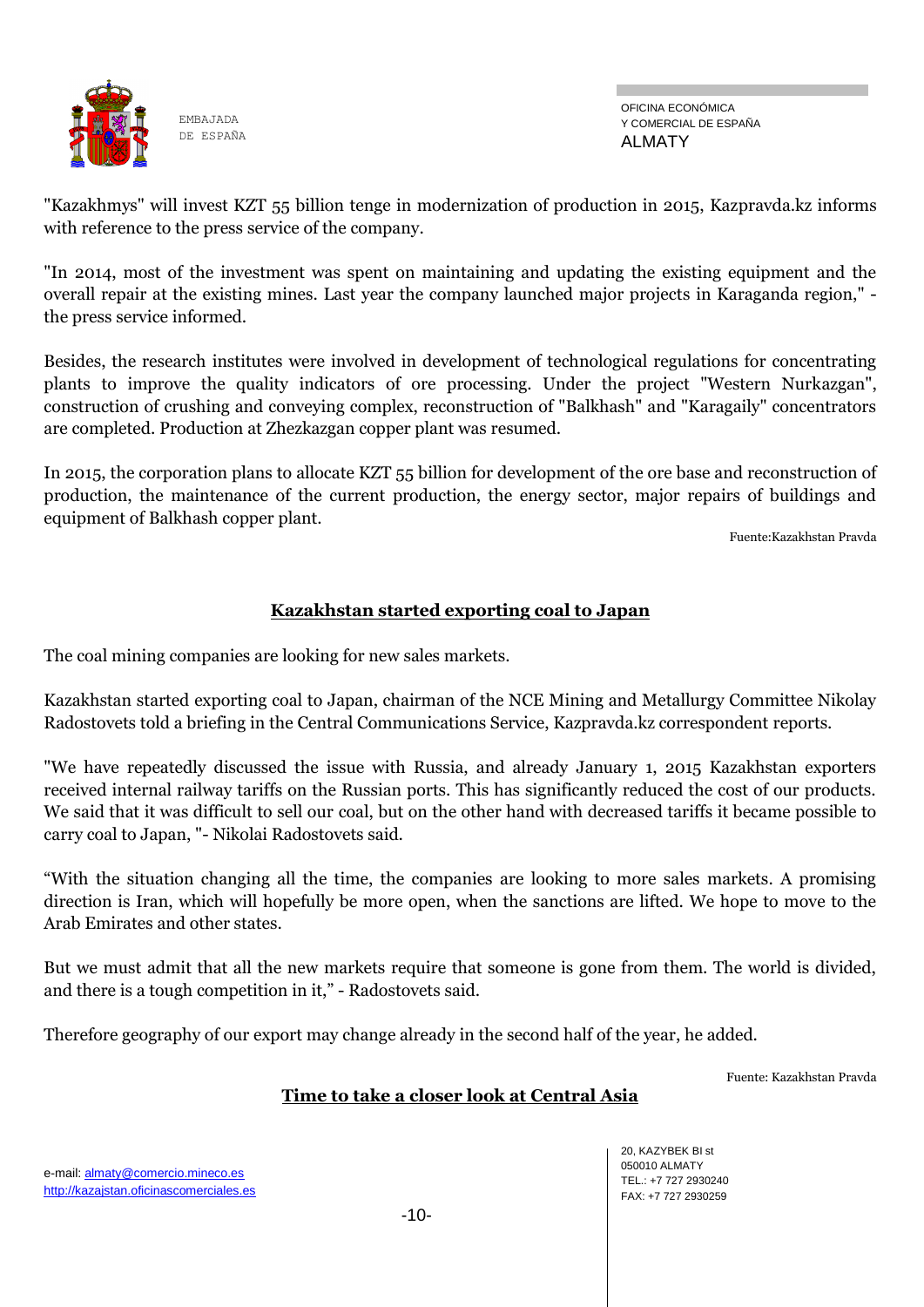![](_page_10_Picture_0.jpeg)

OFICINA ECONÓMICA Y COMERCIAL DE ESPAÑA ALMATY

With the economic and financial sanctions against Iran expected to be lifted soon and Afghanistan seemingly moving towards a measure of stability, it is time we took a closer look at the mineral-rich and energy-abundant Central Asian region to see what is happening in the countries located in close proximity to Iran, Afghanistan and Pakistan.

Turkmenistan has the fourth-largest natural gas reserves in the world; Kazakhstan has the second-largest oil reserves of the former Soviet Union, second only to Russia; Uzbekistan is a major producer of uranium (as is Kazakhstan) and has large natural gas reserves, as does, quite likely, Tajikistan; and Kyrgyzstan and Tajikistan have significant hydropower potential. And the natural beauty of these two countries could boost a lucrative tourism sector, as could Uzbekistan's great Silk Road cities of Samarkand, Bohkhara and Khiva.

Big neighbour and our all-weather friend China's economic influence is growing in the region at a fast pace. Beijing is very active in the region with its ambitious plans to advance Asian connectivity through overland and maritime routes. It is said to have committed tens of billions of dollars to building roads and rails to better connect its factories and markets in Asia and Europe. But that, it is believed, would only be possible if Afghanistan can connect its economy to the countries of Central Asia and South Asia, to China and to Europe, serving as a hub for regional energy markets and with reliable trade and transport links, benefiting the entire region.

Afghanistan expects to become a platform for cooperation in a vast region that extends from India to Azerbaijan and beyond. There is the Lapis Lazuli Corridor as well which would run through Afghanistan and Turkmenistan, across the Caspian to Georgia, and on to Turkey and Europe. China supports Afghanistan's transition; and it warily guards against extremist ideology among its youth.

Central Asia is located in close proximity to Iran, a country that shares many ancient cultural and economic ties with the region. And if the thaw in its relations with the US develops into business-like ties in times to come, Tehran would find itself in a position to serve as a gateway to Europe, as well as a gateway to India. Iran would also be able to help its Central Asian neighbours in water conservation, combating desertification and curbing drug trafficking. And Turkey is also very much interested in the region, given the Turkic influences there. At the time of disintegration of the Soviet Union, Turkey had declared its intentions to exploit its Turkic influence to gain an economic foothold in the region.

The US, our friend but not of the all-weather variety, is already helping to build a regional energy market to connect Central Asia's tremendous supplies of natural gas and hydropower to 1.6 billion energy-hungry consumers in South Asia. The US support for the CASA-1000 electricity line is expected to help bring surplus hydro-electricity from Kyrgyzstan and Tajikistan to Afghanistan and Pakistan — where over 80 million people lack access to electricity. That's why, as part of the New Silk Road initiative, the US is helping develop the region's connectivity — improving trade and transport infrastructure, standardising customs and border procedures, and strengthening the links between energy producers and consumers. The US is also supporting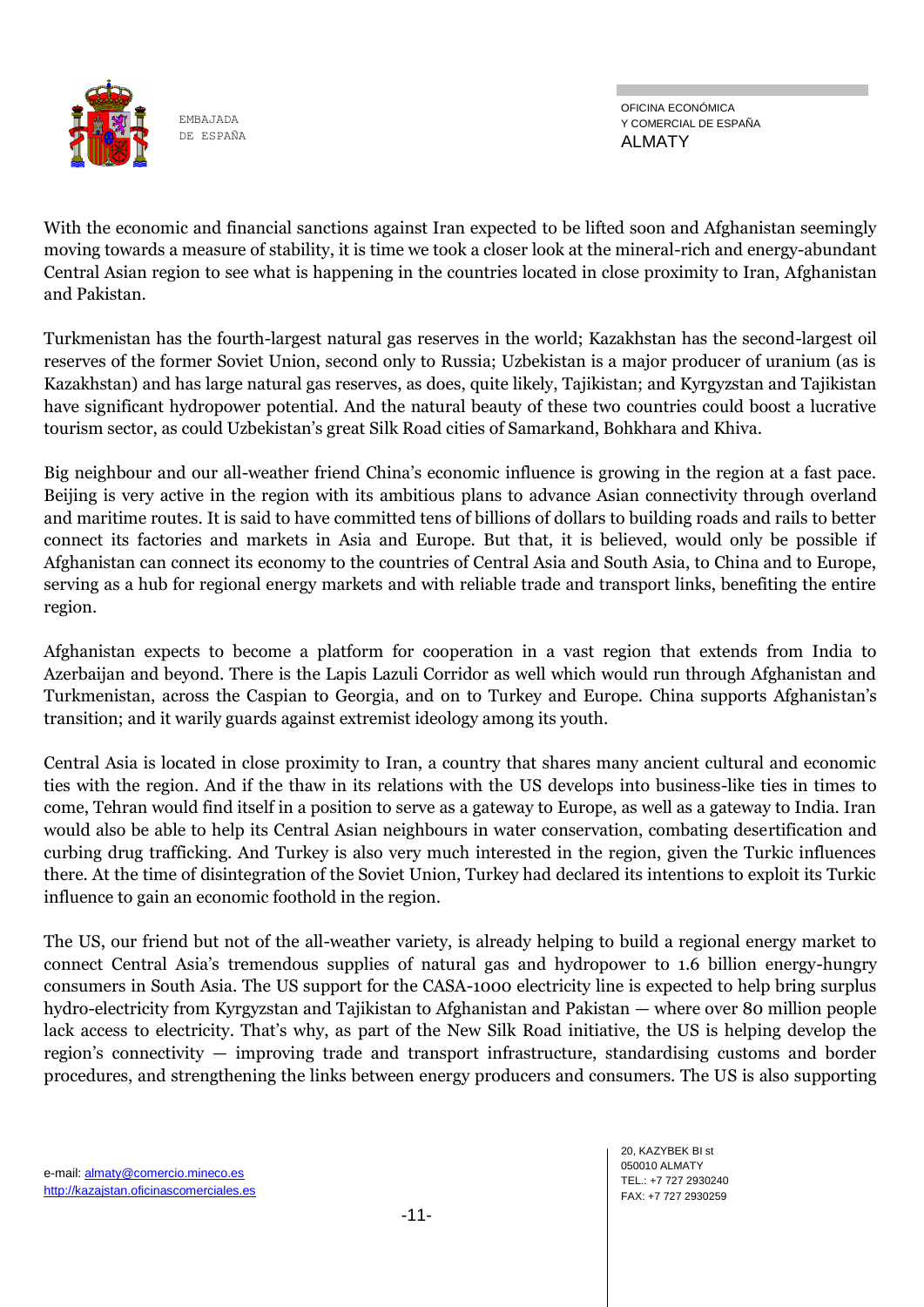![](_page_11_Picture_0.jpeg)

OFICINA ECONÓMICA Y COMERCIAL DE ESPAÑA ALMATY

Kazakhstan's efforts to join Kyrgyzstan and Tajikistan as members of the World Trade Organization, and it is expected that this long-sought goal would be realized this year.

The US does not see China's involvement in Central Asia in zero-sum terms. Its development of infrastructure in Central Asia is being regarded in Washington as fully complementary to US efforts. And in particular, the US sees an important role for China in supporting the transition in Afghanistan and advancing its own integration into the broader Asia region.

Where is Pakistan in this emerging economic and trade equation in a neighbouring region? As of today, no one seems to be even aware of our existence. And the reason why this is so is our continued refusal to see the tremendous economic potential for Pakistan in allowing India a transit route to Central Asia. India seemingly needs the route so badly that it would even be prepared perhaps, to revisit the proposed four-step Kashmir solution.

Fuente[: http://tribune.com.pk/](http://tribune.com.pk/)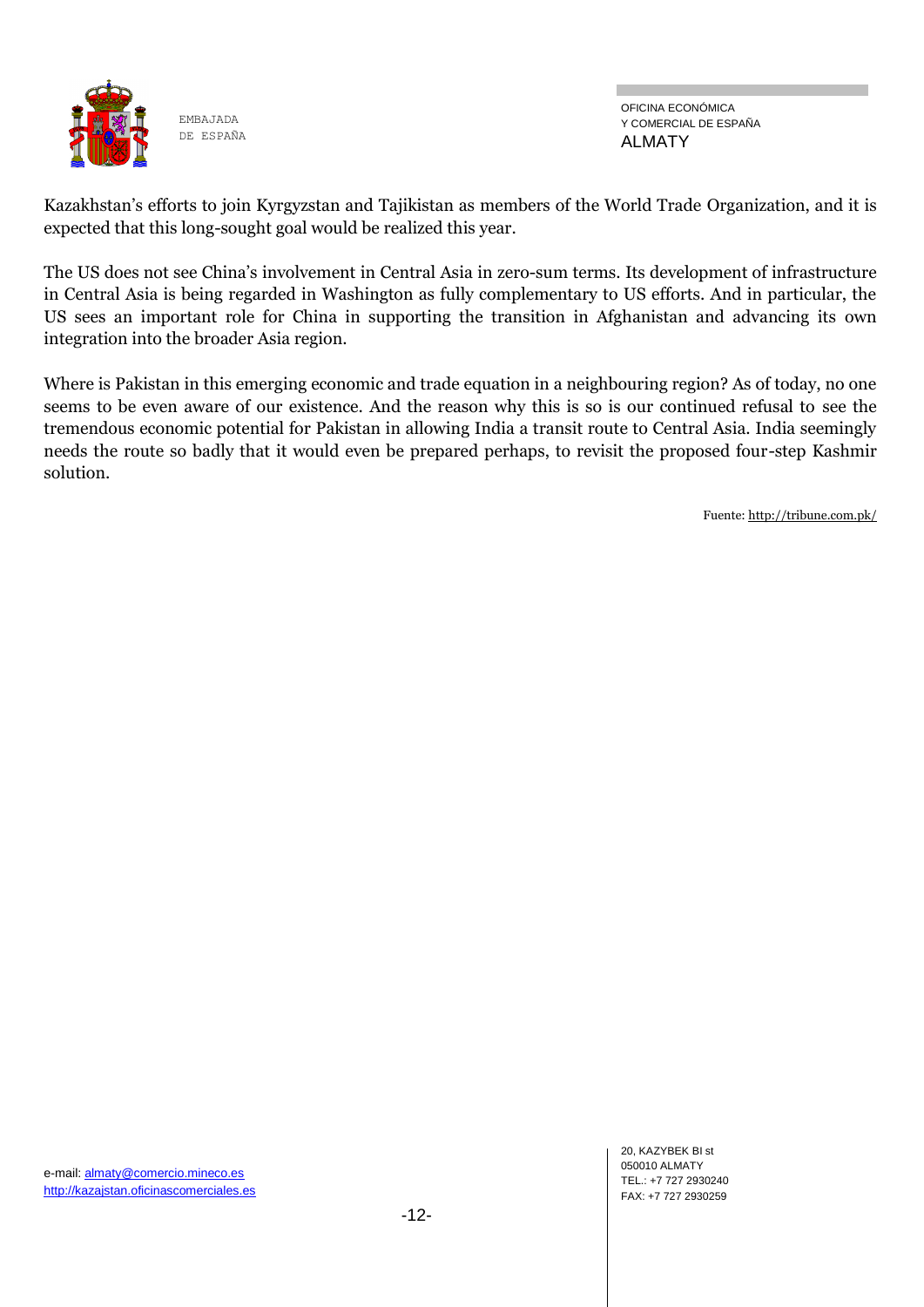![](_page_12_Picture_0.jpeg)

OFICINA ECONÓMICA Y COMERCIAL DE ESPAÑA ALMATY

# **Kirguistán**

![](_page_12_Picture_4.jpeg)

# **Five Years on, Has Kyrgyzstan's Democratic Revolution Put Down Roots?**

On April 7, 2010, thousands of people crowded the streets of Bishkek, Kyrgyzstan's small, mountainous, capital city and presided over the fall of President Kurmanbek Bakiyev, the leader of the country's kleptocratic government. Clashes between protesters and security forces left 89 people dead that day, and Bakiyev fled the capital for exile in Belarus. A motley crew of opposition figures formed an interim government that pledged to end the corruption, violence, and despotism that has marked the country since the collapse of the Soviet Union.

Five years later, democratic progress in Kyrgyzstan has been slow. As in the aftermath of the Tulip Revolution in 2005 that saw President Askar Akayev, Bakiyev's predecessor, removed through popular protests, the new leadership has largely failed to deliver on promises to reduce corruption. The rickety interim government that tried to fill the vacuum after Bakiyev's ouster passed a new constitution and moved the country to a mixed presidential-parliamentary system — an effort to prevent another leader from amassing too much power.

As the revolution marks its five-year anniversary, Kyrgyzstan's transition toward a democratic system faces its biggest litmus test yet as the country's politicians and parties prepare for elections in October amid economic uncertainty and interethnic tensions. "Unlike in the past, the current political system allows for real competition between politicians," Erica Marat, a Central Asia expert and an assistant professor at the National Defense University, told Foreign Policy.

But Kyrgyzstan's new constitution was not inspired by democratic idealism. It is deeply rooted in cold pragmatism. "The document was written on the assumption that all politicians are greedy and corrupt and that

20, KAZYBEK BI st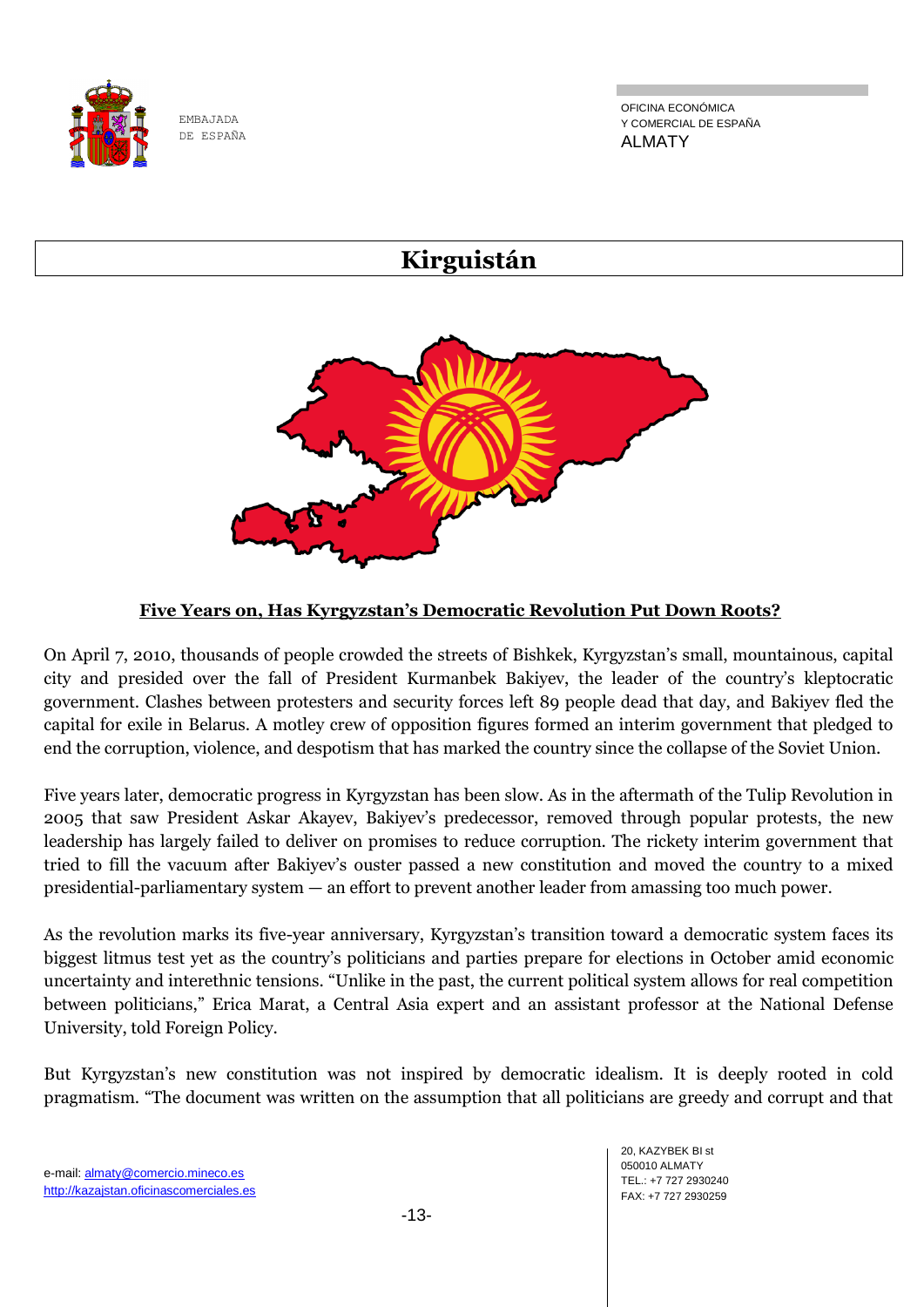![](_page_13_Picture_0.jpeg)

safeguards are needed to prevent any politician or party from concentrating too much power," said Marat. "Kyrgyzstan has chosen democracy by default."

Despite the meager progress of reforms, there is evidence that new safeguards brought in after the 2010 revolution are working. Since taking power in 2011, President Almazbek Atambayev, the first leader to be elected under the new constitution, has led a high-profile anti-corruption campaign. But Kyrgyz media and analysts have accused the president of targeting his opponents as a way to gain influence within parliament.

Still, Kyrgyzstan's political system has so far avoided slipping back into the soft authoritarianism of the past. ―Most of the people in government are not democrats in background or outlook. But Atambayev and his inner circle do not control the economy like previous presidents," said Marat. "It might not seem like it, but that's progress."

After taking power in the aftermath of the Tulip Revolution that overthrew Kyrgyzstan's previous kleptocratic president, Bakiyev quickly imitated his predecessor, placing his brothers, sons, and other relatives into high profile political and economic posts. Bakiyev's family effectively ran all facets of the national economy including the drug trade. Companies allegedly owned by Maxim Bakiyev, the president's son, benefited from lucrative contracts supplying fuel to the U.S. Manas air base, which served as a hub for American personnel and equipment transiting to Afghanistan. Moreover, Bakiyev and his inner circle were also suspected of having close ties to Kyrgyz organized crime bosses and may even have used those connections to assassinate political rivals.

The cartoonish nepotism and corruption of the past appear to have faded, but Kyrgyzstan's future remains uncertain. One open wound is the country's tense ethnic relations between Kyrgyz and ethnic Uzbeks in southern Kyrgyzstan. In the aftermath of the 2010 revolution, interethnic violence broke out in June between the two communities. The interim government was unable to coordinate a response, and four days of riots left 420 dead and over 80,000 displaced, according the United Nations. A 2010 report from Human Rights Watch documented major abuses by the ethnic Kyrgyz security forces during the violence and its aftermath, including extrajudicial killings, police torture, and the denial of due process.

"Nearly five years on, the abuses carried out in June 2010 have still not been addressed by the authorities," Mihra Rittmann, Central Asia researcher for Human Rights Watch, told FP. Discrimination against the Uzbek community is still ongoing, according to activists. On March 27, the offices of Bir Duino, a human rights NGO known for providing legal assistance to ethnic Uzbeks, were raided by the GKNB, the country's KGB successor.

A likely effort to intimidate ethnic Uzbek activists, the raid also comes at a time when the Kyrgyz parliament is considering a Russian-style "foreign agents" bill that would restrict the activities of civic organizations that accept foreign funding. (Bir Duino has received money from the Soros foundation.) Similarly, parliament is also set to decide on another Russian-inspired bill that would ban so-called "LGBT propaganda."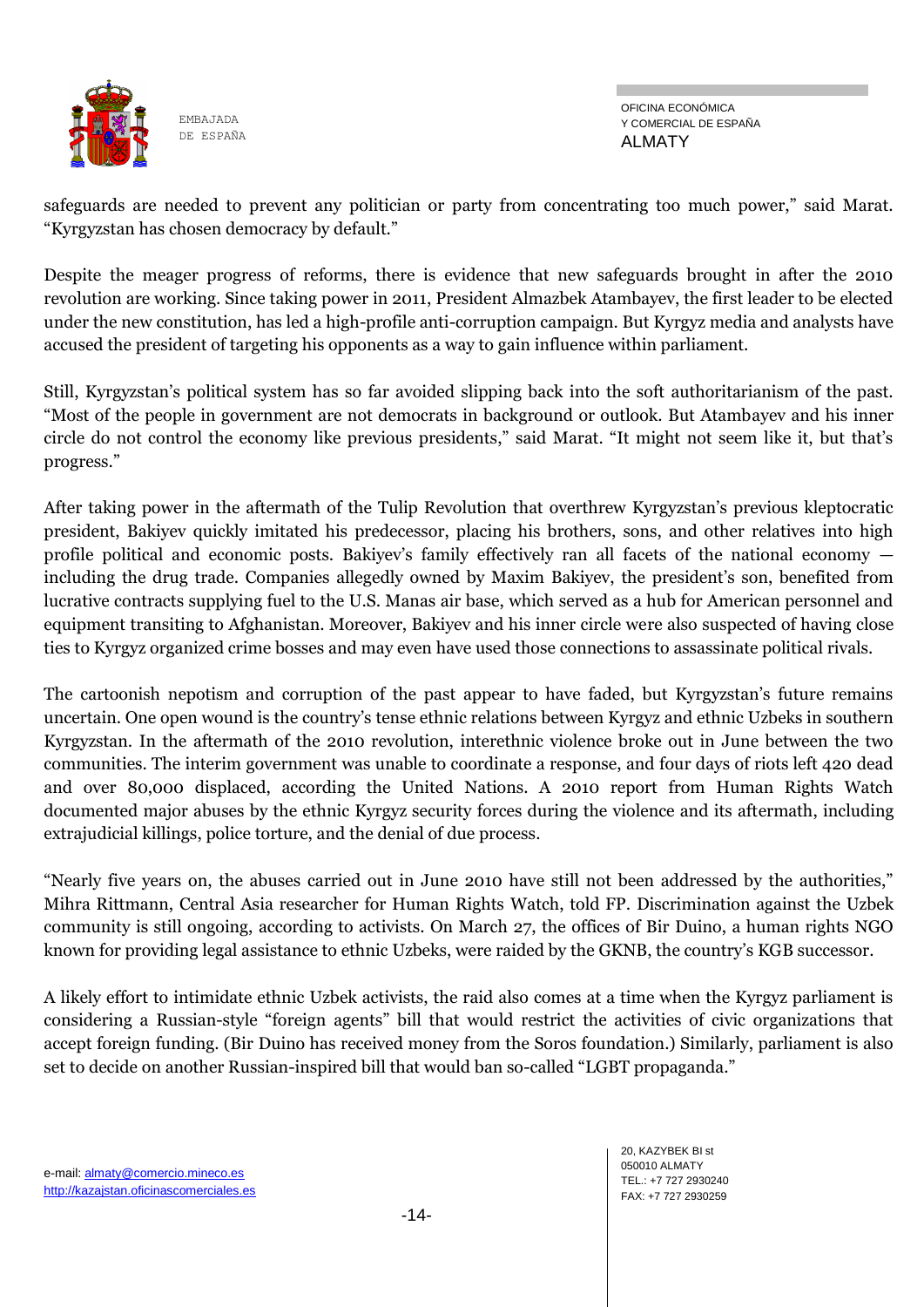![](_page_14_Picture_0.jpeg)

OFICINA ECONÓMICA Y COMERCIAL DE ESPAÑA ALMATY

―Kyrgyzstan has a strong civil society, but passing these bills would dramatically curtail the space for activism in the country," said Rittmann.

But the biggest test for Kyrgyzstan's young government could come later this year when the full effect of Russia's economic downturn begins to take effect. Approximately 1 million Kyrgyz citizens work as migrant laborers in Russia, and total remittances to Kyrgyzstan equal 32 percent of the domestic economy. The weakened ruble and lower demand for labor in Russia are likely to reduce remittance flows back to Kyrgyzstan.

During the 2009 global financial crisis, remittances to Kyrgyzstan fell by 28 percent, according to World Bank data, and helped fuel popular anger at the Bakiyev regime, helping to spark the protests that sent Kyrgyzstan down the path of revolution five years ago. With similar storm clouds gathering once again, Kyrgyz politics could get ugly.

―Political parties are already targeting returned laborers as voters and want to tap into their anger for support. It could make nationalist and popular messages much more appealing, which would impede the pace of reforms," Marat said.

As this fall's elections draw nearer, Kyrgyzstan's young political system will show whether reforms have taken hold or not. Five years ago, Kyrgyzstan's leaders chose democracy by default. Time will tell if they do again.

Fuente: foreignpolicy.com

### **Pak-China Economic corridor opens opportunities of trade with Kyrgyzstan – Kubanychbek**

The China economic corridor, when it is made operational, would provide the shortest route to connect Pakistan with Kyrgyzstan and other Central and South Asian countries, said H.E.Mr.Kubanychbek Toktorbaev.

Excellency said that both countries have good business potential that can be enhanced through frequent interaction of businessmen from both sides. He said that 300 Pakistani companies are running successful business in Kyrgyzstan and encouraged that more companies should plan to do business there. He said that Pakistani businessmen can invest in small energy projects to meet the energy requirements of Kyrgyzstan.

Highlighting the importance of resumption of direct flight between Pakistan and Kyrgyzstan, he said it can significantly save travelling time, as direct flight from Islamabad to Bishkek reach in almost in one hour. He said that efforts are afoot for early resumption of direct flights.

In welcome address, Mr.Muzzamil Sabri, President Islamabad Chamber of Commerce & Industry said that the trade between Pakistan and Kyrgyzstan is not up to the potential that needs to be enhanced through regular interaction of businessmen and identifying the trading opportunities by both sides.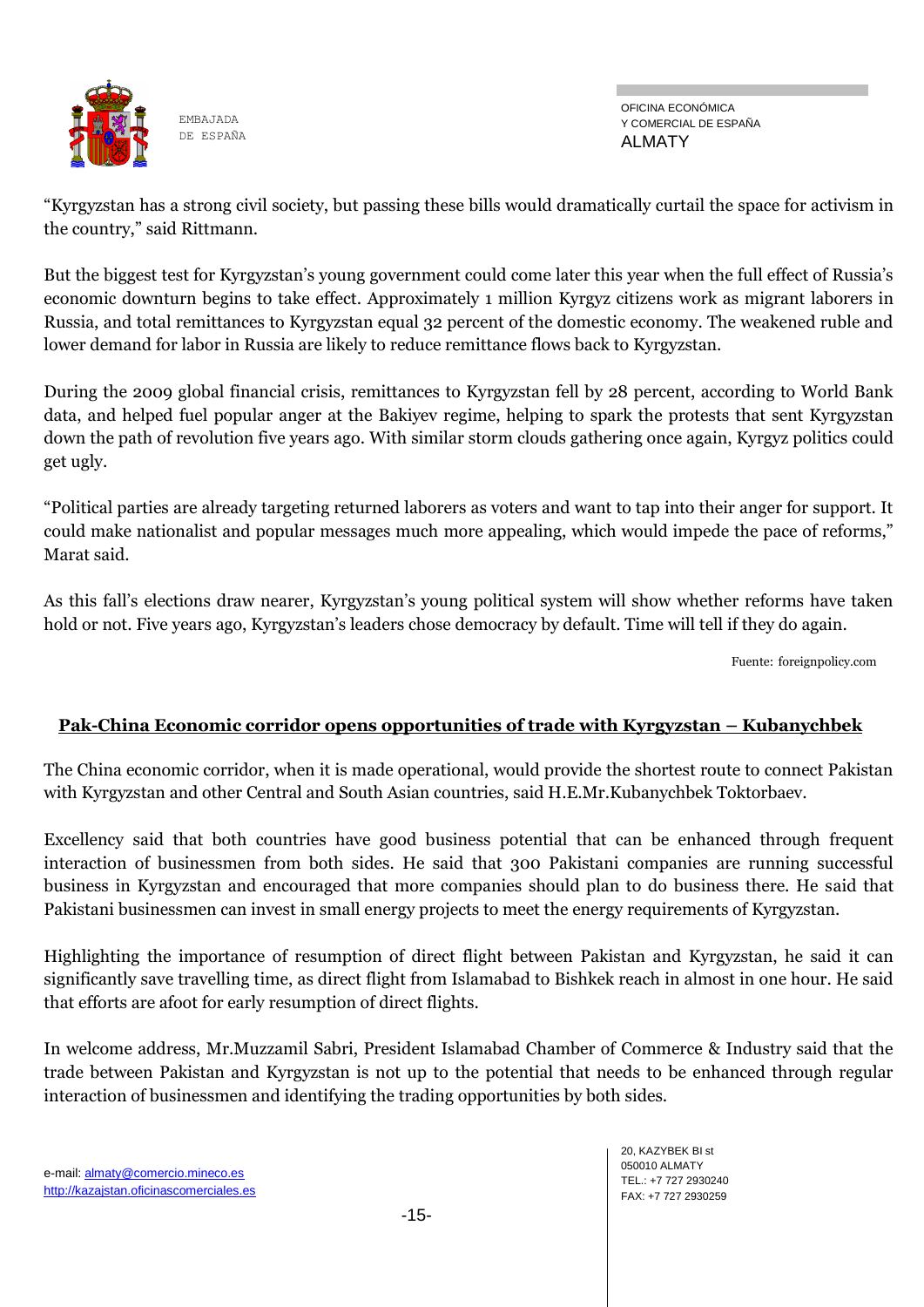![](_page_15_Picture_0.jpeg)

He suggested that both sides should hold Joint Ministerial Commission meetings on regular basis. The 3rd Session of JMC was expected to be held in November, 2011 but could not be held yet.

The TDAP may sign an MOU of cooperation with the TPO of Kyrgyzstan to develop better interaction between the Trade Promotion Organizations of both the countries, he said. It was proposed that there should be regular exchange of trade delegations of potential products at least once in a year.

The informative seminars can be organized by Pakistan and Kyrgyzstan to brief the businessmen about the existing business opportunities, said President ICCI.

Meeting was attended by a large number of businessmen. Mr.Shakeel Munir, in his concluding remarks emphasized for greater linkage of private sectors of both sides.

Fuente: customstoday.com

### **Kyrgyzstan fights energy crisis with run-of-river hydropower**

Kyrgyzstan will construct several dozen small hydroelectric power plants (HPPs) in different regions of the country within the next several of years, which will help the government overcome current energy crisis, according to the official secretary of the energy and industry ministry Batyrkul Baetov. Experts estimate that the project may cost between KGS 7-10 billion (US \$115-160 million).

Hydropower accounts for a significant part of Kyrgyzstan's energy portfolio and large-scale HPPs of the Toktogul reservoir produce 70 percent of all energy in Kyrgyzstan, according to official data of the Energy and Industry Ministry. The energy crisis started two years ago when water levels of the Toktogul reservoir decreased, which hurt the local HPPs energy production.

The government has taken a number of measures to rectify the situation, and even enforced energy consumption limits. Kyrgyzstan suffers energy deficit of 2.4 billion kWh, so during the recent couple of years it had to import electricity from Kazakhstan. At the same time, the tariffs on energy in the country significantly jumped which provoked social discontent among the citizens.

Furthermore, official estimations show that the water flows in the country will continue to decrease until 2030 due to the reduction of glaciers, so the effectiveness of power generation at large HPPs may continue to decrease. The development of small HPPs will help this issue, and may lead to investment in other sources of renewable energy, according to Baetov.

20, KAZYBEK BI st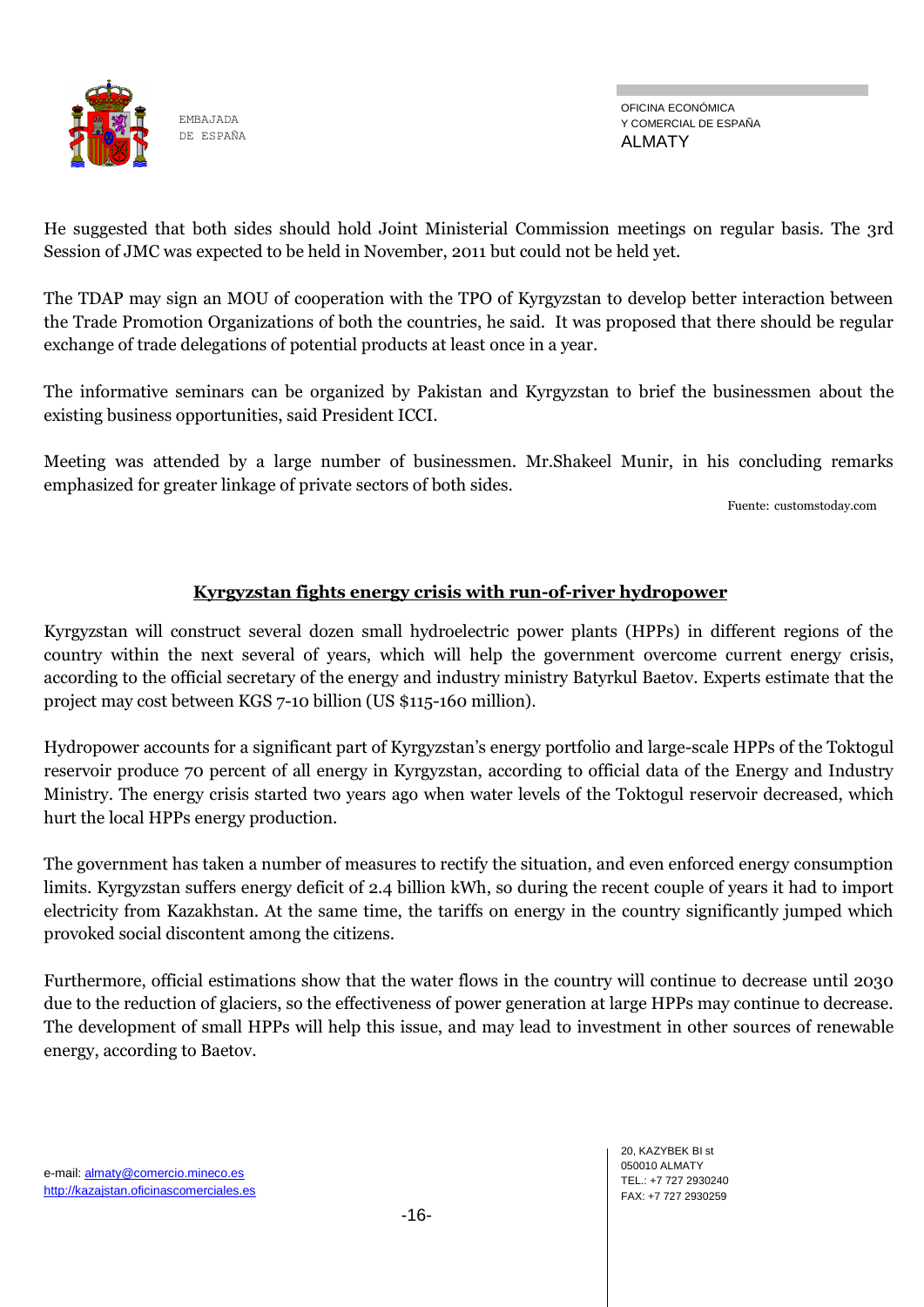![](_page_16_Picture_0.jpeg)

OFICINA ECONÓMICA Y COMERCIAL DE ESPAÑA ALMATY

"Working with large HPPs, back in 2008 we developed the National Energy Program until 2025. At that time the share of renewable electricity in the energy balance of the country was 0.16 percent [excluding hydro power generating], while in developed countries it standing at 20 percent. Given the reduction of water inflow in 2030 due to the reduction of glaciers, we urgently need now to construct small HPPs," said Baetov.

Kyrgyzstan Energy and Industry Ministry estimated that the construction of small HPPs that don't require large water flows will produce an additional 5 to 7 billion kWh per year by 2025. "The role of this [power generation] industry can grow many times. Businesses already understand the opportunities. In the country recently it has been created Association of small HPPs. In long-term this is very profitable business. However, we should support it to decrease the payback period of small HPPs from current 18-20 to eight years," said Baetov.

On the issue of electricity imports, Baetov reported that between 2015 to 2016 Kyrgyzstan will be have to import 760 million kWh from Kazakhstan, while now the daily import is standing at 4 million kWh. These figures should be decreased gradually with the commissioning of HPPs, so the country may abandon import supplies approximately by 2019.

―So, today we have organized a catalyst in the development of small HPPs with the participation of experts, authorities and investors in order to be able to quickly and for little money to build them," added Baetov.

Fuente: <http://www.hydroworld.com/>

### **Kyrgyzstan to spend \$ 150 million for latest agricultural technology «The Times of Central Asia»**

By the end of this year Kyrgyzstan plans to spend more than \$150 million for support and introduction of the latest technologies in the agricultural sector, Kyrgyzstan's First Deputy Prime Minister Taiyrbek Sarpashev said last Saturday at a meeting with farmers in the country's Talas province.

Sarpashev emphasized that improving the competitiveness and increasing the export potential of the Kyrgyz agricultural sector is only possible thanks to the government's support for the introduction of the latest innovation technologies.

"There are some advances in this direction but they need to be sped up and widely distributed," the governmental press service quoted the First Deputy Premier as saying. "By the end of this year it is planned to spend more than \$150 million for support and introduction of the latest technologies in the agricultural sector. Late in April the Aravan district (in southern Kyrgyzstan) will host a nationwide conference on the introduction of innovation technologies in the agricultural sector. I call on farmers to unite into cooperatives and take the latest agricultural machinery on leasing. Late in May we will have the 3rd international agro-industrial exhibition Aiyl-Agro, which will present the latest agricultural technology and equipment to farmers."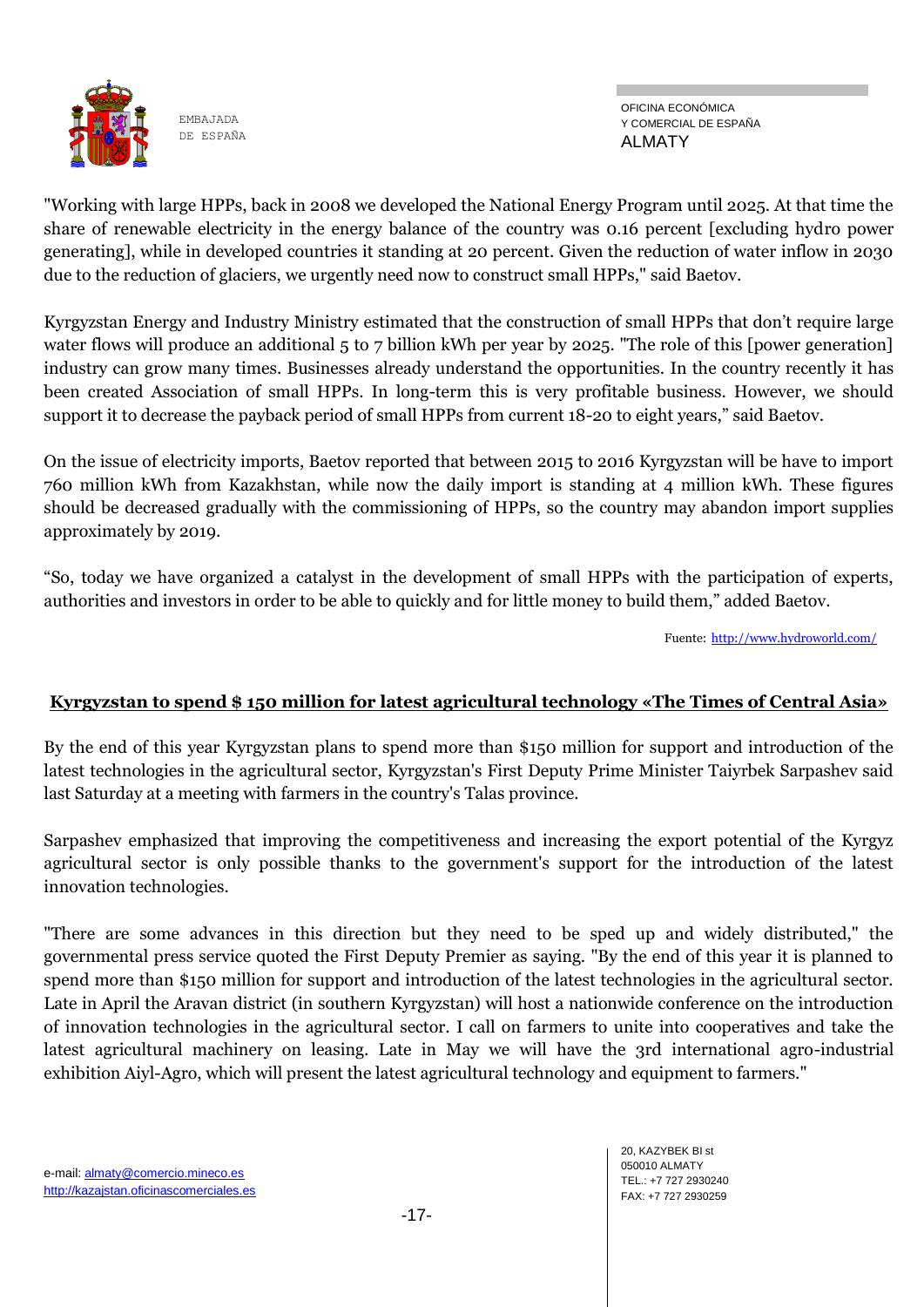![](_page_17_Picture_0.jpeg)

OFICINA ECONÓMICA Y COMERCIAL DE ESPAÑA ALMATY

In January Deputy Agriculture Minister Janybek Kerimaliyev said that by the end of this year Kyrgyzstan plans to cover 10 percent of its farmland with drip irrigation.

"Today less than 1 percent of the farmland is covered with drip irrigation. By the year's end we plan to increase the figure up to 10 percent," Kerimaliyev told KyrTAG news agency.

The deputy minister said the government planned to exempt imported drip irrigation equipment from customs duties.

Fuente: <http://www.eng.24.kg/>

### **Volume of trading on Kyrgyz Stock Exchange in March rises by 71 percent**

Volume of trading on the Kyrgyz Stock Exchange in March rose by 71 percent, its press service reported.

According to it, also the number of securities that were traded increased by 11 percent. Generally in March, the stock market held 168 transactions totaling 606.41 million soms. At the same time transactions in the listed shares dominated - 91 percent of operations.

Fuente: <http://www.eng.24.kg/>

### **Price of gasoline AI-92 in Bishkek, Chui and Jalal-Abad provinces decreases**

Price of gasoline AI-92 in Bishkek, Chui and Jalal-Abad provinces decreased by 1 som, the Oil Traders Association of Kyrgyzstan reported.

According to it, the price of other brands of fuel remained the same. In Bishkek a liter of AI-92 now costs 36 soms.

Fuente: <http://www.eng.24.kg/>

### **Ministry of Agriculture: State irrigation network is ready for growing season by 92 percent**

State irrigation network in the KR is ready for growing season by 92 percent, the Ministry of Agriculture and Land Reclamation reported.

According to the agency, a division of the Department of Water Resources and Land Reclamation completed the preparatory work for water facilities for irrigation. Repaired 353.9 km of canals (the planned 405.3 km, which is 87 percent), 1,089 waterworks (the planned 1,222, or 89 percent), 943 gauging stations (the planned 1,071, or 88 percent) and 91 pumping stations (the planned 103, or 88 percent). And carry out mechanized cleaning of canals from the solid sediment over 256.3 km.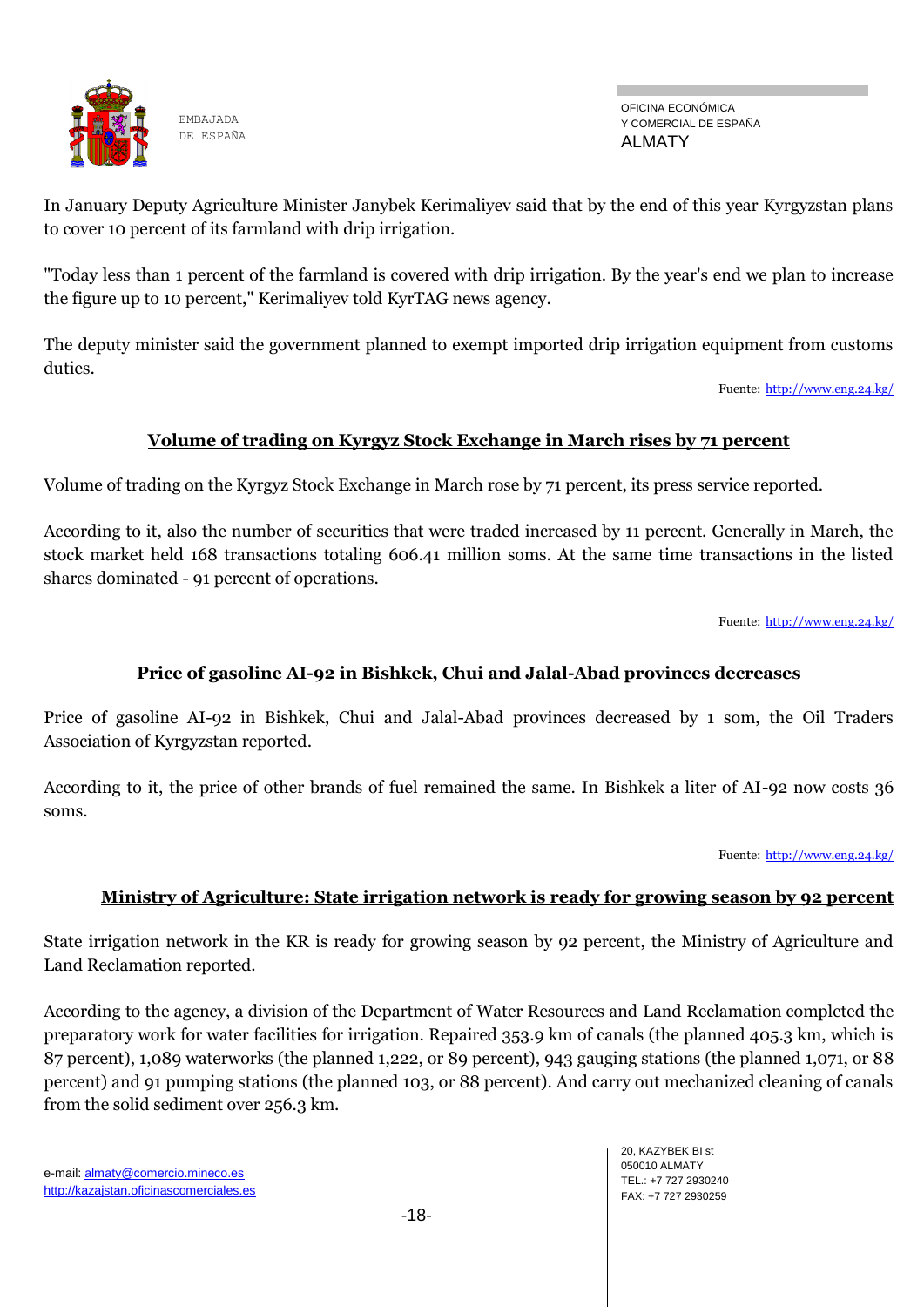![](_page_18_Picture_0.jpeg)

OFICINA ECONÓMICA Y COMERCIAL DE ESPAÑA ALMATY

During repair work on objects 1,708 people were involved, special equipment (57 excavators, 26 bulldozers, 14 tractors, 8 truck cranes and others).

Ortho-Tokoi, Papan reservoirs and Batken Water Management reported on the complete readiness of irrigation facilities to control vegetation period.

Fuente: <http://www.eng.24.kg/>

## **Sergey Kapinos: Draft regulatory reform to create conditions for rapid social and economic growth in Kyrgyzstan**

**"**Draft regulatory reform to create the conditions for rapid social and economic growth in Kyrgyzstan," Head of the OSCE Centre in Bishkek Sergey Kapinos said at the first meeting of the Council for Regulatory Reform.

According to him, the analysis of the legislation in the field of business requires a lot of work. "We shouldn't count on the success of the reform without diligent effort. First of all, the responsibility falls on the shoulders of the leaders of ministries and departments, -Sergey Kapinos says. - Regulatory reform will create more favorable conditions for domestic and foreign investors. The project is complex and multifaceted. Schedule delay can create additional problems."

Fuente: <http://www.eng.24.kg/>

# **IDB is ready to finance projects in health sector**

Islamic Development Bank (IDB) is ready to finance social projects in Kyrgyzstan, including in the health sector, the press center of the Ministry of Health reported.

According to it, the head of department Talantbek Batyraliev met with the mission of regional office of the bank in the Kyrgyz Republic. Head of the delegation Hisham Taleb Maruf said that the two projects, submitted by the Ministry of Health of the Kyrgyz Republic for the financing of the Arab Coordination Group, were approved in the relevant funds, the third is being considered.

It is noted that the Ministry of Health sent a draft of construction of the National Hospital Clinic of Neurosurgery (Kuwait Development Fund, the total cost - \$23,383,500); surgical building construction of urban children's hospital ambulance (Saudi Fund for Development, the total cost - \$30 million). a proposal of construction of the new building of the Republican Clinical Hospital for Infectious Diseases in Bishkek is being considered (total cost \$8,935,500).

Fuente: <http://www.eng.24.kg/>

20, KAZYBEK BI st 050010 ALMATY TEL.: +7 727 2930240 FAX: +7 727 2930259

e-mail: almaty@comercio.mineco.es http://kazajstan.oficinascomerciales.es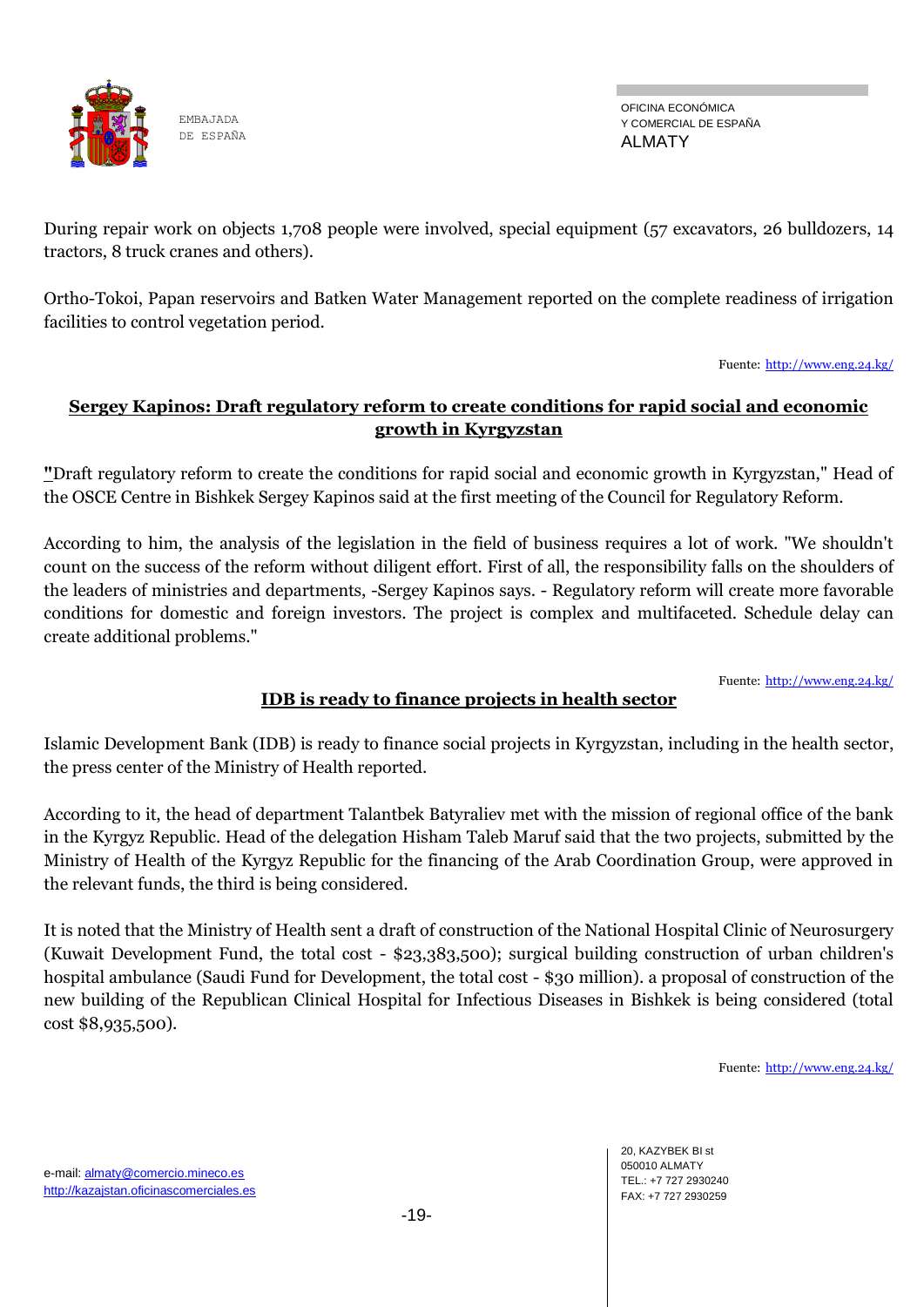![](_page_19_Picture_0.jpeg)

OFICINA ECONÓMICA Y COMERCIAL DE ESPAÑA ALMATY

### **Fund of State Property Management: Revenues to national budget for I quarter of 2015 amount to 86.7 mln soms**

Revenues to the national budget for I quarter of 2015 amounted to 86.7 million soms, the press service of the Fund of State Property Management reported.

It is noted that the plan comprised 2 billion 220 million soms, and the implementation of the index - 3.9 percent.

Fuente: <http://www.eng.24.kg/>

## **Volume of imports of electricity in Kyrgyzstan in March-April 2015 is 95.5 mln kWh**

Volume of imports of electricity from Ekibastuz-1 LLP named after Bulat Nurzhanov in Kyrgyzstan in March-April 2015 is 95.5 million kWh, the press service of Electric Stations JSC reported to 24.kg news agency.

It is noted that the contract for the December-February 2015 was initially concluded with Zhambyl TPP JSC named after T.I.Baturov, from which 411.9 million kilowatt-hours of electricity were received. In this case, the supply of electricity depended on KazTransGas, which supplies gas to Zhambyl TPP.

"In the autumn-winter period the only source in southern Kazakhstan to import electricity in the KR on specifications was Zhambyl TPP. However, the warming in March 2015 made possible to import cheaper source of northern Kazakhstan - Ekibastuz-1 LLP named after Bulat Nurzhanov," the Press Secretary of the Office Tagzhana Aidaralieva said.

Fuente: <http://www.eng.24.kg/>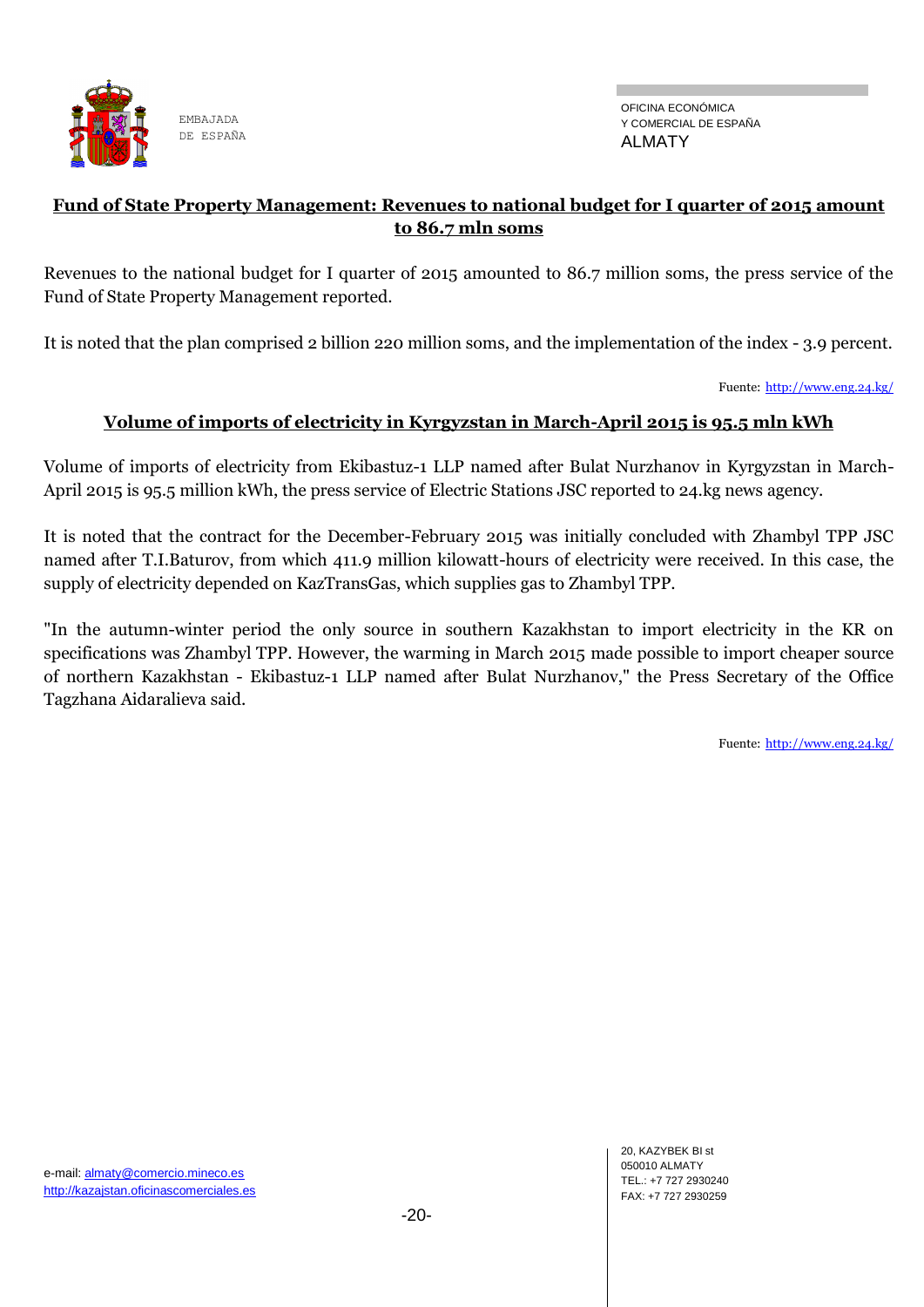![](_page_20_Picture_0.jpeg)

OFICINA ECONÓMICA Y COMERCIAL DE ESPAÑA ALMATY

# **Tayikistán**

![](_page_20_Picture_4.jpeg)

## **Russia to raise its troops number in Tajikistan**

By Sara Rajabova

Russia plans to increase the number of its troops deployed at its military base in Tajikistan.

The number of troops deployed at Russia's 201st military base in Tajikistan will be increased 1.5-fold during the next five years — from today's 5,900 up to 9,000, Major-General Yevgeny Tubol, the 201st base commander was reported as saying by the Central Asian media agencies.

He was speaking during a visit to the base of the working group of the Collective Security Treaty Organization (CSTO).

The 201st military base is considered Russia's largest military contingent in Central Asia and one of the strongest military units in the region.

The name of the base comes from the 201st infantry division stationed in Tajikistan from the Soviet era and converted into a military base by merging it with additional forces and services. The base's facilities are spread between three locations, including Tajikistan's capital, Dushanbe.

Tubol said the base is staffed by servicemen who are Russian citizens, and has more than 1,000 pieces of military equipment.